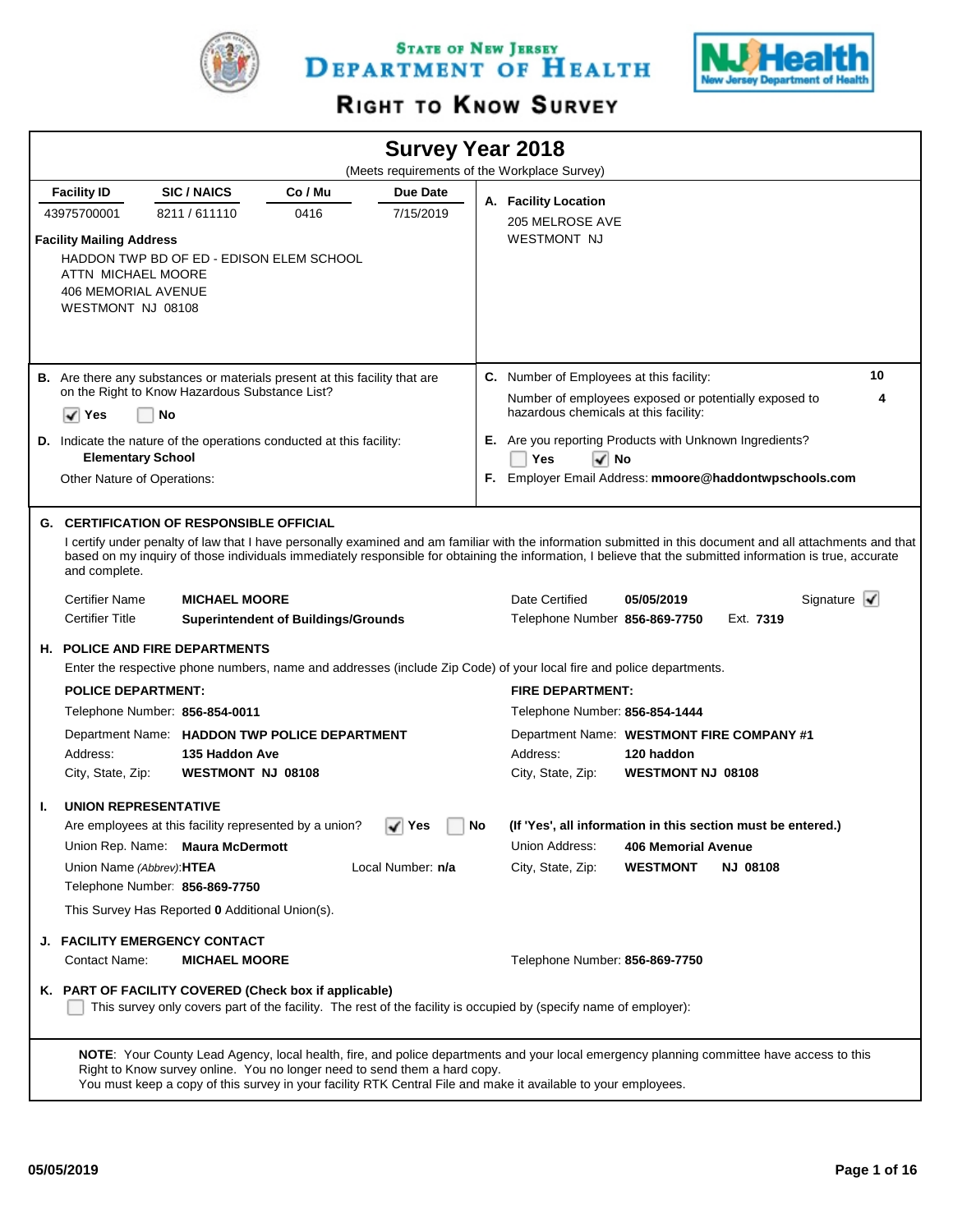| <b>Product Name</b>                               | <b>Manufacturer</b>            | <b>Purpose</b>   |            | <b>Location</b>   | <b>Container</b>  | Inventory      | <b>Units</b>       | <b>Employees</b><br><b>Exposed</b> |
|---------------------------------------------------|--------------------------------|------------------|------------|-------------------|-------------------|----------------|--------------------|------------------------------------|
| <b>3M SPRAY MOUNT</b><br><b>ARTIST'S ADHESIVE</b> | 3M                             | <b>Adhesives</b> | <b>ART</b> | Can               |                   | 1 to $9$       | Pounds -<br>solids | 4                                  |
| Sub No                                            | <b>Hazardous Chemical Name</b> |                  |            | <b>CAS Number</b> | <b>DOT Number</b> | <b>Mixture</b> |                    | <b>Special HH Code</b>             |
| 0006                                              | <b>ACETONE</b>                 |                  |            | 67-64-1           | 1090              | 25 to 49%      | F <sub>3</sub>     |                                    |
| 1040                                              | <b>ISOBUTANE</b>               |                  |            | 75-28-5           | 1969              | 25 to 49%      | F <sub>4</sub>     |                                    |
| 1594                                              | <b>PROPANE</b>                 |                  |            | 74-98-6           | 1978              | 10 to 24%      | F4                 |                                    |

|               | <b>Product Name</b><br><b>ACE LOW VOC PVC</b> | <b>Manufacturer</b>            | <b>Purpose</b> |                    | Location          |     | <b>Container</b>  | Inventory      | <b>Units</b>         | <b>Employees</b><br><b>Exposed</b> |
|---------------|-----------------------------------------------|--------------------------------|----------------|--------------------|-------------------|-----|-------------------|----------------|----------------------|------------------------------------|
| <b>CEMENT</b> |                                               | <b>E-Z WELD</b>                | Other          | <b>MAINTENANCE</b> |                   | Can |                   | Less than 1    | Gallons -<br>liquids | 4                                  |
| Sub No        |                                               | <b>Hazardous Chemical Name</b> |                |                    | <b>CAS Number</b> |     | <b>DOT Number</b> | <b>Mixture</b> |                      | <b>Special HH Code</b>             |
| 0006          | <b>ACETONE</b>                                |                                |                |                    | 67-64-1           |     | 1090              | 10 to 24%      | F <sub>3</sub>       |                                    |
| 0570          |                                               | <b>CYCLOHEXANONE</b>           |                |                    | 108-94-1          |     | 1915              | 10 to 24%      |                      |                                    |
| 1258          |                                               | <b>METHYL ETHYL KETONE</b>     |                |                    | 78-93-3           |     | 1193              | 10 to 24%      | F <sub>3</sub>       |                                    |
| 1823          |                                               | <b>TETRAHYDROFURAN</b>         |                |                    | 109-99-9          |     | 2056              | 60 to 69%      | F <sub>3</sub>       |                                    |
| 3622          | <b>PVC</b>                                    |                                |                |                    | 9002-86-2         |     |                   | 10 to 24%      |                      |                                    |

| <b>Product Name</b>                                       | <b>Manufacturer</b>               | <b>Purpose</b>          | Location       |                   | Container              | Inventory      | <b>Units</b>                | <b>Employees</b><br><b>Exposed</b> |
|-----------------------------------------------------------|-----------------------------------|-------------------------|----------------|-------------------|------------------------|----------------|-----------------------------|------------------------------------|
| AJAX DISH LIQUID<br><b>W/BLEACH</b><br><b>ALTERNATIVE</b> | <b>COLGATE PALMOLIVE Cleaning</b> | <b>Products-General</b> | <b>KITCHEN</b> | (plastic)         | <b>Bottles or jugs</b> | Less than 1    | <b>Gallons -</b><br>liquids | 4                                  |
| Sub No                                                    | <b>Hazardous Chemical Name</b>    |                         |                | <b>CAS Number</b> | <b>DOT Number</b>      | <b>Mixture</b> |                             | <b>Special HH Code</b>             |
| 0844                                                      | <b>ETHYL ALCOHOL</b>              |                         |                | 64-17-5           | 1170                   | 1 to $9\%$     |                             | CA,F3,MU,TE                        |

| <b>Product Name</b>                      | <b>Manufacturer</b>                     | <b>Purpose</b>   | Location           |           | <b>Container</b>       | Inventory      | <b>Units</b>                | <b>Employees</b><br><b>Exposed</b> |
|------------------------------------------|-----------------------------------------|------------------|--------------------|-----------|------------------------|----------------|-----------------------------|------------------------------------|
| ALL IN ONE TILE<br><b>ADHESIVE GROUT</b> | <b>SPECIALTY</b><br><b>CONSTRUCTION</b> | <b>Adhesives</b> | <b>MAINTENANCE</b> | (plastic) | <b>Bottles or jugs</b> | 1 to $9$       | <b>Gallons -</b><br>liquids | 4                                  |
| Sub No                                   | <b>Hazardous Chemical Name</b>          |                  | <b>CAS Number</b>  |           | <b>DOT Number</b>      | <b>Mixture</b> |                             | <b>Special HH Code</b>             |
| 1660                                     | <b>SILICA, QUARTZ</b>                   |                  | 14808-60-7         |           |                        | 1 to $9\%$     | СA                          |                                    |
| 1861                                     | <b>TITANIUM DIOXIDE</b>                 |                  | 13463-67-7         |           |                        | 1 to $9\%$     |                             |                                    |
| 3595                                     | <b>PROPYLENE GLYCOL</b>                 |                  | $57 - 55 - 6$      |           |                        | 1 to $9\%$     |                             |                                    |
| 4001                                     | <b>CALCIUM CARBONATE</b>                |                  | 1317-65-3          |           |                        | 70 to 79%      |                             |                                    |

| <b>Product Name</b>               |                | <b>Manufacturer</b>            | <b>Purpose</b>      |            | Location          | <b>Container</b>  | Inventory      | <b>Units</b>                | <b>Employees</b><br><b>Exposed</b> |
|-----------------------------------|----------------|--------------------------------|---------------------|------------|-------------------|-------------------|----------------|-----------------------------|------------------------------------|
| <b>AMACO RUB N</b><br><b>BUFF</b> |                | <b>AMACO</b>                   | <b>Art Products</b> | <b>ART</b> | Other             |                   | Less than 1    | <b>Gallons -</b><br>liauids | 4                                  |
| <b>Sub No</b>                     |                | <b>Hazardous Chemical Name</b> |                     |            | <b>CAS Number</b> | <b>DOT Number</b> | <b>Mixture</b> |                             | <b>Special HH Code</b>             |
| 0528                              | <b>COPPER</b>  |                                |                     |            | 7440-50-8         | 3077              | <b>Unknown</b> |                             |                                    |
| 2014                              | <b>XYLENES</b> |                                |                     |            | 1330-20-7         | 1307              | <b>Unknown</b> | F <sub>3</sub>              |                                    |
| 2648                              |                | <b>PETROLEUM DISTILLATES</b>   |                     |            | 8002-05-9         | 1268              | <b>Unknown</b> | F <sub>3</sub>              |                                    |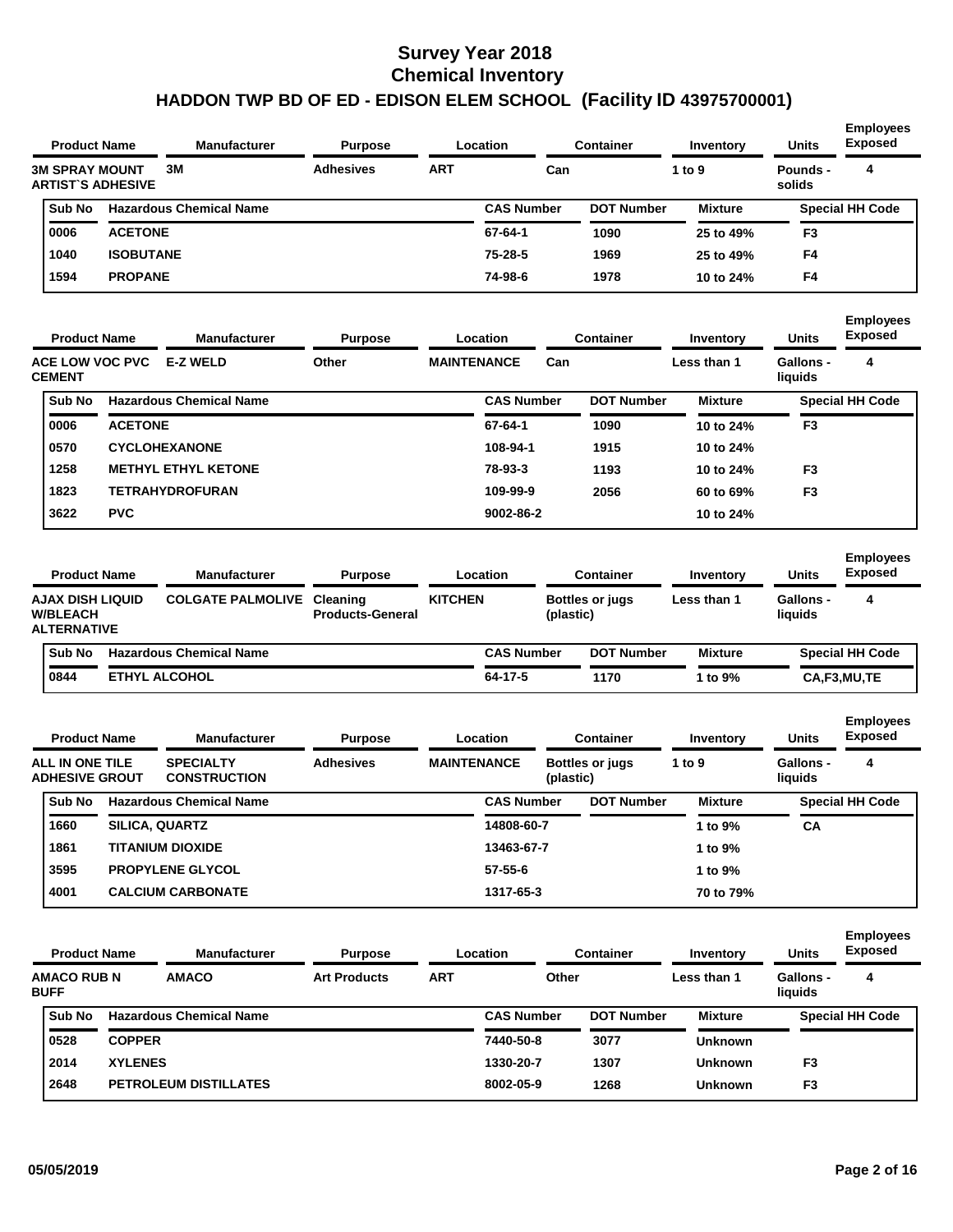| <b>Product Name</b>                     |                | <b>Manufacturer</b>              | <b>Purpose</b>                             |                  | Location          | <b>Container</b>  | Inventory      | <b>Units</b>       | <b>Employees</b><br><b>Exposed</b> |
|-----------------------------------------|----------------|----------------------------------|--------------------------------------------|------------------|-------------------|-------------------|----------------|--------------------|------------------------------------|
| <b>BASEBOARD WAX</b><br><b>STRIPPER</b> |                | <b>MD ELITE (CLAIRE</b><br>MFG.) | <b>Cleaning</b><br><b>Products-General</b> | <b>CUSTODIAL</b> | Can               |                   | 1 to $9$       | Pounds -<br>solids | 4                                  |
| Sub No                                  |                | <b>Hazardous Chemical Name</b>   |                                            |                  | <b>CAS Number</b> | <b>DOT Number</b> | <b>Mixture</b> |                    | <b>Special HH Code</b>             |
| 0273                                    | <b>BUTANE</b>  |                                  |                                            |                  | 106-97-8          | 1011              | 1 to $9\%$     | F4                 |                                    |
| 0275                                    |                | <b>2-BUTOXY ETHANOL</b>          |                                            |                  | 111-76-2          | 2369              | 25 to 49%      | <b>CA</b>          |                                    |
| 1594                                    | <b>PROPANE</b> |                                  |                                            |                  | 74-98-6           | 1978              | 1 to $9\%$     | F <sub>4</sub>     |                                    |
| 1660                                    |                | <b>SILICA, QUARTZ</b>            |                                            |                  | 14808-60-7        |                   | 1 to $9\%$     | <b>CA</b>          |                                    |

| <b>Product Name</b>                        |                | <b>Manufacturer</b>                 | <b>Purpose</b>      |            | <b>Location</b>   | <b>Container</b>  | Inventory      | <b>Units</b>        | <b>Employees</b><br><b>Exposed</b> |
|--------------------------------------------|----------------|-------------------------------------|---------------------|------------|-------------------|-------------------|----------------|---------------------|------------------------------------|
| <b>BLAIR MATTE</b><br><b>SPRAY VAR 201</b> |                | <b>BLAIR ART</b><br><b>PRODUCTS</b> | <b>Art Products</b> | <b>ART</b> | Can               |                   | 1 to 9         | Pounds -<br>solids  | 4                                  |
| Sub No                                     |                | <b>Hazardous Chemical Name</b>      |                     |            | <b>CAS Number</b> | <b>DOT Number</b> | <b>Mixture</b> |                     | <b>Special HH Code</b>             |
| 0006                                       | <b>ACETONE</b> |                                     |                     |            | 67-64-1           | 1090              | 10 to 24%      | F <sub>3</sub>      |                                    |
| 0273                                       | <b>BUTANE</b>  |                                     |                     |            | 106-97-8          | 1011              | 10 to 24%      | F4                  |                                    |
| 1594                                       | <b>PROPANE</b> |                                     |                     |            | 74-98-6           | 1978              | 10 to 24%      | F4                  |                                    |
| 1866                                       | <b>TOLUENE</b> |                                     |                     |            | 108-88-3          | 1294              | 1 to 9%        | F <sub>3</sub> , TE |                                    |
|                                            |                |                                     |                     |            |                   |                   |                |                     |                                    |

| <b>Product Name</b>                                         | <b>Manufacturer</b>            | <b>Purpose</b>                             |                  | Location          | Container                           | Inventory      | <b>Units</b>                | <b>Employees</b><br><b>Exposed</b> |
|-------------------------------------------------------------|--------------------------------|--------------------------------------------|------------------|-------------------|-------------------------------------|----------------|-----------------------------|------------------------------------|
| <b>BOWL BRYTE LOW</b><br><b>ACID BOWL</b><br><b>CLEANER</b> | <b>INDCO</b>                   | <b>Cleaning</b><br><b>Products-General</b> | <b>CUSTODIAL</b> |                   | <b>Bottles or jugs</b><br>(plastic) | 1 to 9         | <b>Gallons -</b><br>liquids | 4                                  |
| <b>Sub No</b>                                               | <b>Hazardous Chemical Name</b> |                                            |                  | <b>CAS Number</b> | <b>DOT Number</b>                   | <b>Mixture</b> |                             | <b>Special HH Code</b>             |
| 1012                                                        | <b>HYDROGEN CHLORIDE</b>       |                                            |                  | 7647-01-0         | 1050                                | <b>Unknown</b> | CO                          |                                    |

| <b>Product Name</b>                                       | <b>Manufacturer</b>            | <b>Purpose</b>                      |                  | Location          |           | <b>Container</b>       | Inventory      | <b>Units</b>         | <b>Employees</b><br><b>Exposed</b> |
|-----------------------------------------------------------|--------------------------------|-------------------------------------|------------------|-------------------|-----------|------------------------|----------------|----------------------|------------------------------------|
| <b>BOWLAWAY LOW</b><br><b>ACID BOWL</b><br><b>CLEANER</b> | <b>STARCO CHEM.</b>            | Cleaning<br><b>Products-General</b> | <b>CUSTODIAL</b> |                   | (plastic) | <b>Bottles or jugs</b> | Less than 1    | Gallons -<br>liauids | 4                                  |
| Sub No                                                    | <b>Hazardous Chemical Name</b> |                                     |                  | <b>CAS Number</b> |           | <b>DOT Number</b>      | <b>Mixture</b> |                      | <b>Special HH Code</b>             |
| 1012                                                      | <b>HYDROGEN CHLORIDE</b>       |                                     |                  | 7647-01-0         |           | 1050                   | <b>Unknown</b> | CO                   |                                    |

|     | <b>Product Name</b>                         | <b>Manufacturer</b>            | <b>Purpose</b>                             |                  | Location          |           | <b>Container</b>       | Inventory        | <b>Units</b>                | <b>Employees</b><br><b>Exposed</b> |
|-----|---------------------------------------------|--------------------------------|--------------------------------------------|------------------|-------------------|-----------|------------------------|------------------|-----------------------------|------------------------------------|
| E51 | <b>BUCKEYE ECO</b><br><b>CARPET SPOTTER</b> | <b>BUCKEYE</b>                 | <b>Cleaning</b><br><b>Products-General</b> | <b>CUSTODIAL</b> |                   | (plastic) | <b>Bottles or jugs</b> | 1 to $9$         | <b>Gallons -</b><br>liquids | 4                                  |
|     | Sub No                                      | <b>Hazardous Chemical Name</b> |                                            |                  | <b>CAS Number</b> |           | <b>DOT Number</b>      | <b>Mixture</b>   |                             | <b>Special HH Code</b>             |
|     | 1015                                        | <b>HYDROGEN PEROXIDE</b>       |                                            |                  | 7722-84-1         |           | 2015                   | 1 to $9\%$       | CO, MU, R3                  |                                    |
|     | 1574                                        | <b>POTASSIUM NITRATE</b>       |                                            |                  | 7757-79-1         |           | 1486                   | $0.1$ to $0.9\%$ |                             |                                    |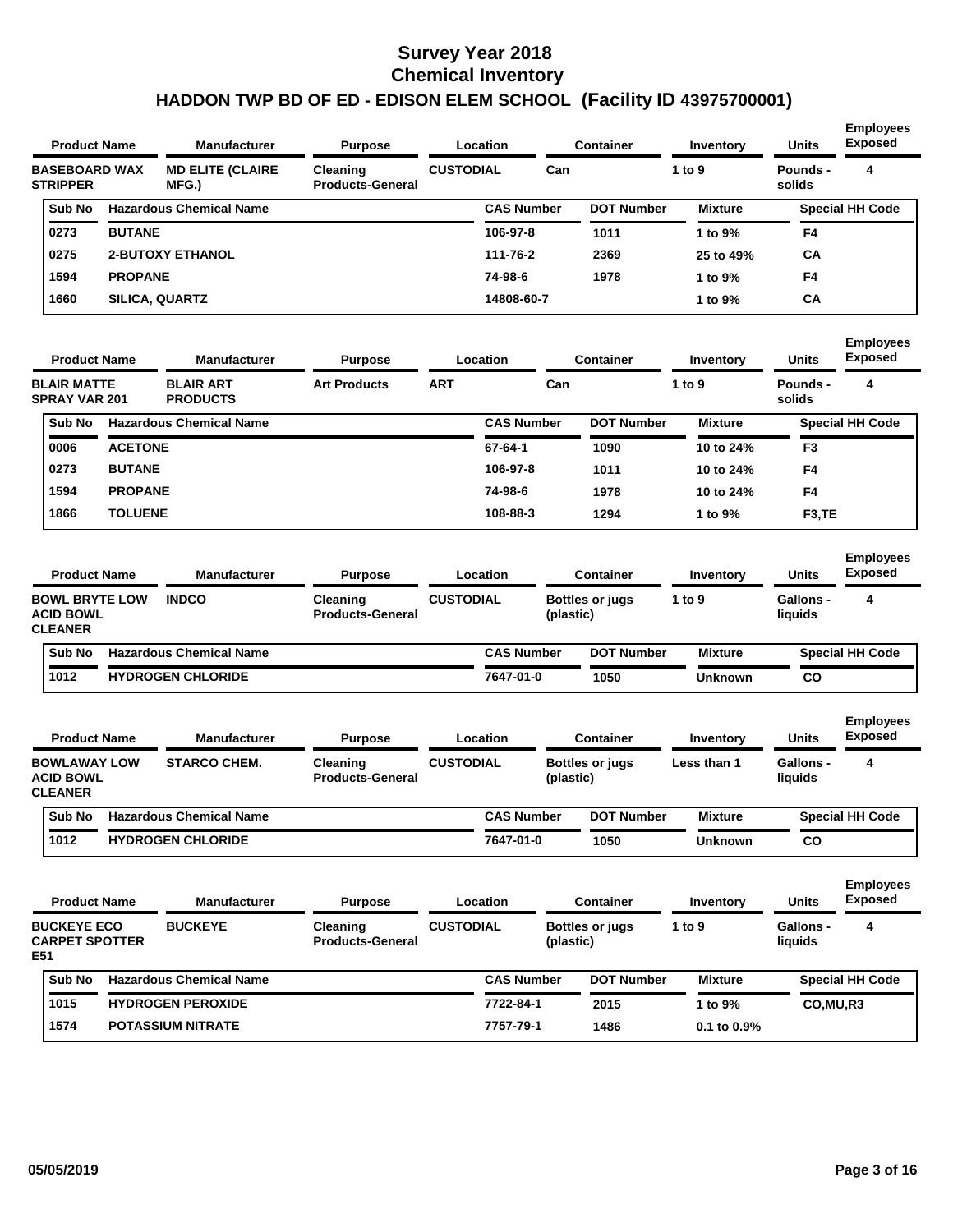| <b>Product Name</b>                                                        | <b>Manufacturer</b>               | <b>Purpose</b>                      | Location          |            | <b>Container</b>       | Inventory      | <b>Units</b>                | <b>Employees</b><br><b>Exposed</b> |
|----------------------------------------------------------------------------|-----------------------------------|-------------------------------------|-------------------|------------|------------------------|----------------|-----------------------------|------------------------------------|
| <b>BUCKEYE ECO</b><br><b>DISINFECTANT</b><br><b>CLEANER</b>                | <b>BUCKEYE</b>                    | Cleaning<br><b>Products-General</b> | <b>CUSTODIAL</b>  | <b>Bag</b> |                        | 1 to 9         | <b>Gallons -</b><br>liquids | 4                                  |
| Sub No                                                                     | <b>Hazardous Chemical Name</b>    |                                     | <b>CAS Number</b> |            | <b>DOT Number</b>      | <b>Mixture</b> |                             | <b>Special HH Code</b>             |
| 0844                                                                       | <b>ETHYL ALCOHOL</b>              |                                     | 64-17-5           |            | 1170                   | 1 to 9%        |                             | CA,F3,MU,TE                        |
| <b>Product Name</b>                                                        | <b>Manufacturer</b>               | <b>Purpose</b>                      | Location          |            | <b>Container</b>       | Inventory      | Units                       | <b>Employees</b><br><b>Exposed</b> |
| <b>BUCKEYE ECO</b><br><b>EXTRACTION</b><br><b>CLEANER E52</b>              | <b>BUCKEYE</b>                    | Cleaning<br><b>Products-General</b> | <b>CUSTODIAL</b>  | (plastic)  | <b>Bottles or jugs</b> | 1 to 9         | <b>Gallons -</b><br>liquids | 4                                  |
| Sub No                                                                     | <b>Hazardous Chemical Name</b>    |                                     | <b>CAS Number</b> |            | <b>DOT Number</b>      | <b>Mixture</b> |                             | <b>Special HH Code</b>             |
| 0876                                                                       | ETHYLENEDIAMINETETRAACETIC ACID   |                                     | 60-00-4           |            | 3077                   | 1 to 9%        |                             |                                    |
| <b>Product Name</b>                                                        | <b>Manufacturer</b>               | <b>Purpose</b>                      | Location          |            | <b>Container</b>       | Inventory      | <b>Units</b>                | <b>Employees</b><br><b>Exposed</b> |
| <b>BUCKEYE ECO</b><br><b>GLASS CLEANER</b>                                 | <b>BUCKEYE</b>                    | Cleaning<br><b>Products-General</b> | <b>CUSTODIAL</b>  | <b>Bag</b> |                        | 1 to 9         | <b>Gallons -</b><br>liquids | 4                                  |
| Sub No                                                                     | <b>Hazardous Chemical Name</b>    |                                     | <b>CAS Number</b> |            | <b>DOT Number</b>      | <b>Mixture</b> |                             | <b>Special HH Code</b>             |
| 1613                                                                       | PROPYLENE GLYCOL MONOMETHYL ETHER |                                     | 107-98-2          |            | 3092                   | 10 to 24%      | F <sub>3</sub>              |                                    |
| <b>Product Name</b>                                                        | <b>Manufacturer</b>               | <b>Purpose</b>                      | Location          |            | <b>Container</b>       | Inventory      | <b>Units</b>                | <b>Employees</b><br><b>Exposed</b> |
| <b>BUCKEYE ECO</b><br><b>HYDROGEN</b><br><b>PEROXIDE</b><br><b>CLEANER</b> | <b>BUCKEYE</b>                    | Cleaning<br><b>Products-General</b> | <b>CUSTODIAL</b>  | <b>Bag</b> |                        | 1 to 9         | <b>Gallons -</b><br>liquids | 4                                  |
| Sub No                                                                     | <b>Hazardous Chemical Name</b>    |                                     | <b>CAS Number</b> |            | <b>DOT Number</b>      | <b>Mixture</b> |                             | <b>Special HH Code</b>             |
| 1015                                                                       | <b>HYDROGEN PEROXIDE</b>          |                                     | 7722-84-1         |            | 2015                   | 10 to 24%      | CO,MU,R3                    |                                    |
| <b>Product Name</b>                                                        | <b>Manufacturer</b>               | <b>Purpose</b>                      | Location          |            | Container              | Inventory      | Units                       | <b>Employees</b><br><b>Exposed</b> |
| <b>BUCKEYE ECO</b><br><b>MUSCLE CLEANER</b>                                | <b>BUCKEYE</b>                    | Cleaning<br><b>Products-General</b> | <b>CUSTODIAL</b>  | вag        |                        | 1 to 9         | Gallons -<br>liquids        |                                    |
| Sub No                                                                     | <b>Hazardous Chemical Name</b>    |                                     | <b>CAS Number</b> |            | <b>DOT Number</b>      | <b>Mixture</b> |                             | <b>Special HH Code</b>             |
| 0822                                                                       | DODECYLBENZENE SULFONIC ACID      |                                     | 27176-87-0        |            | 2584                   | 1 to 9%        | CO                          |                                    |
| 1706                                                                       | <b>SODIUM HYDROXIDE</b>           |                                     | 1310-73-2         |            | 1823                   | 1 to 9%        | co                          |                                    |
| <b>Product Name</b>                                                        | <b>Manufacturer</b>               | <b>Purpose</b>                      | <b>Location</b>   |            | <b>Container</b>       | Inventory      | <b>Units</b>                | <b>Employees</b><br><b>Exposed</b> |
| <b>BUCKEYE ECO</b><br><b>NEUTRAL</b><br><b>DISINFECTANT</b>                | <b>BUCKEYE</b>                    | Cleaning<br><b>Products-General</b> | <b>CUSTODIAL</b>  | <b>Bag</b> |                        | 1 to $9$       | <b>Gallons -</b><br>liquids | 4                                  |
| Sub No                                                                     | <b>Hazardous Chemical Name</b>    |                                     | <b>CAS Number</b> |            | <b>DOT Number</b>      | <b>Mixture</b> |                             | Special HH Code                    |
|                                                                            |                                   |                                     |                   |            |                        |                |                             |                                    |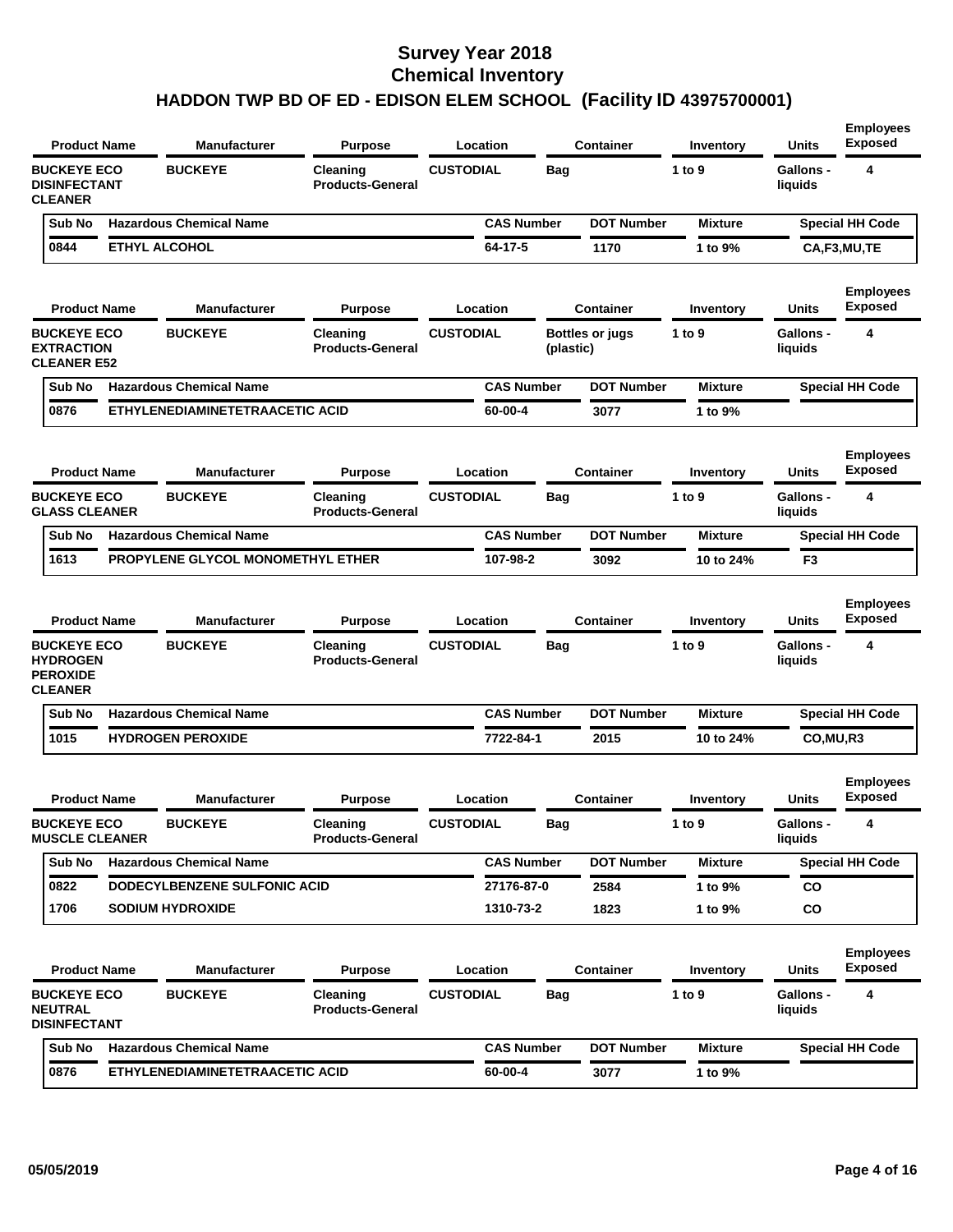| <b>Product Name</b>                                           |                  | Manufacturer                   | <b>Purpose</b>                      | Location                     |           | <b>Container</b>                           | Inventory             | <b>Units</b>              | <b>Employees</b><br><b>Exposed</b>      |
|---------------------------------------------------------------|------------------|--------------------------------|-------------------------------------|------------------------------|-----------|--------------------------------------------|-----------------------|---------------------------|-----------------------------------------|
| <b>CHEWING GUM</b><br><b>REMOVER</b>                          |                  | <b>AMP</b>                     | Cleaning<br><b>Products-General</b> | <b>CUSTODIAL</b>             | Can       |                                            | Less than 1           | Pounds -<br>solids        | 4                                       |
| Sub No                                                        |                  | <b>Hazardous Chemical Name</b> |                                     | <b>CAS Number</b>            |           | <b>DOT Number</b>                          | Mixture               |                           | <b>Special HH Code</b>                  |
| 1040                                                          | <b>ISOBUTANE</b> |                                |                                     | $75 - 28 - 5$                |           | 1969                                       | <b>Unknown</b>        | F4                        |                                         |
| 1340                                                          | n-HEXANE         |                                |                                     | 110-54-3                     |           | 1208                                       | <b>Unknown</b>        | F3                        |                                         |
| <b>Product Name</b>                                           |                  | Manufacturer                   | <b>Purpose</b>                      | Location                     |           | <b>Container</b>                           | Inventory             | <b>Units</b>              | <b>Employees</b><br><b>Exposed</b>      |
| <b>CHEWING GUM</b><br><b>REMOVER</b>                          |                  | <b>INDCO</b>                   | Cleaning<br><b>Products-General</b> | <b>CUSTODIAL</b>             | Can       |                                            | 10 to 99              | <b>Pounds -</b><br>solids | 4                                       |
| Sub No                                                        |                  | <b>Hazardous Chemical Name</b> |                                     | <b>CAS Number</b>            |           | <b>DOT Number</b>                          | <b>Mixture</b>        |                           | <b>Special HH Code</b>                  |
| 0273                                                          | <b>BUTANE</b>    |                                |                                     | 106-97-8                     |           | 1011                                       | 80 to 89%             | F4                        |                                         |
| 1594                                                          | <b>PROPANE</b>   |                                |                                     | 74-98-6                      |           | 1978                                       | 10 to 24%             | F4                        |                                         |
| <b>Product Name</b>                                           |                  | <b>Manufacturer</b>            | <b>Purpose</b>                      | Location                     |           | <b>Container</b>                           | Inventory             | <b>Units</b>              | <b>Employees</b><br><b>Exposed</b>      |
| <b>CHROMACRYL</b><br><b>TEXTILE MEDIUM</b>                    |                  | <b>CHROMA INC.</b>             | <b>Art Products</b>                 | <b>ART</b>                   | (plastic) | <b>Bottles or jugs</b>                     | Less than 1           | Gallons -<br>liquids      | 4                                       |
| Sub No                                                        |                  | <b>Hazardous Chemical Name</b> |                                     | <b>CAS Number</b>            |           | <b>DOT Number</b>                          | <b>Mixture</b>        |                           | <b>Special HH Code</b>                  |
| 0084                                                          | <b>AMMONIA</b>   |                                |                                     | 7664-41-7                    |           | 1005                                       | <b>Unknown</b>        | <b>CO</b>                 |                                         |
| <b>Product Name</b><br><b>CLEAN ON THE GO</b>                 |                  | Manufacturer<br><b>SPARTAN</b> | <b>Purpose</b><br>Cleaning          | Location<br><b>CUSTODIAL</b> |           | <b>Container</b><br><b>Bottles or jugs</b> | Inventory<br>10 to 99 | Units<br><b>Gallons -</b> | <b>Employees</b><br><b>Exposed</b><br>4 |
| <b>CLEAN BY PEROXY</b><br>15                                  |                  |                                | <b>Products-General</b>             |                              | (plastic) |                                            |                       | liquids                   |                                         |
| Sub No                                                        |                  | <b>Hazardous Chemical Name</b> |                                     | <b>CAS Number</b>            |           | <b>DOT Number</b>                          | <b>Mixture</b>        |                           | <b>Special HH Code</b>                  |
| 1015                                                          |                  | <b>HYDROGEN PEROXIDE</b>       |                                     | 7722-84-1                    |           | 2015                                       | 1 to 9%               | CO, MU, R3                |                                         |
| <b>Product Name</b>                                           |                  | Manufacturer                   | <b>Purpose</b>                      | Location                     |           | <b>Container</b>                           | Inventory             | Units                     | <b>Employees</b><br><b>Exposed</b>      |
| <b>CLEAN ON THE GO</b><br><b>FOAMY BATH</b><br><b>CLEANER</b> |                  | <b>SPARTAN</b>                 | Cleaning<br><b>Products-General</b> | <b>CUSTODIAL</b>             | (plastic) | <b>Bottles or jugs</b>                     | 1 to 9                | Gallons -<br>liquids      | 4                                       |
| Sub No                                                        |                  | <b>Hazardous Chemical Name</b> |                                     | <b>CAS Number</b>            |           | <b>DOT Number</b>                          | <b>Mixture</b>        |                           | <b>Special HH Code</b>                  |
| 0844                                                          |                  | ETHYL ALCOHOL                  |                                     | 64-17-5                      |           | 1170                                       | 1 to 9%               |                           | CA,F3,MU,TE                             |
| <b>Product Name</b>                                           |                  | Manufacturer                   | <b>Purpose</b>                      | Location                     |           | <b>Container</b>                           | Inventory             | Units                     | <b>Employees</b><br><b>Exposed</b>      |
| <b>CLEAN ON THE GO</b><br>HDQ C2                              |                  | <b>SPARTAN</b>                 | Cleaning<br><b>Products-General</b> | <b>CUSTODIAL</b>             | (plastic) | <b>Bottles or jugs</b>                     | 10 to 99              | Gallons -<br>liquids      | 4                                       |
|                                                               |                  |                                |                                     |                              |           |                                            |                       |                           |                                         |
| Sub No                                                        |                  | <b>Hazardous Chemical Name</b> |                                     | <b>CAS Number</b>            |           | <b>DOT Number</b>                          | <b>Mixture</b>        |                           | <b>Special HH Code</b>                  |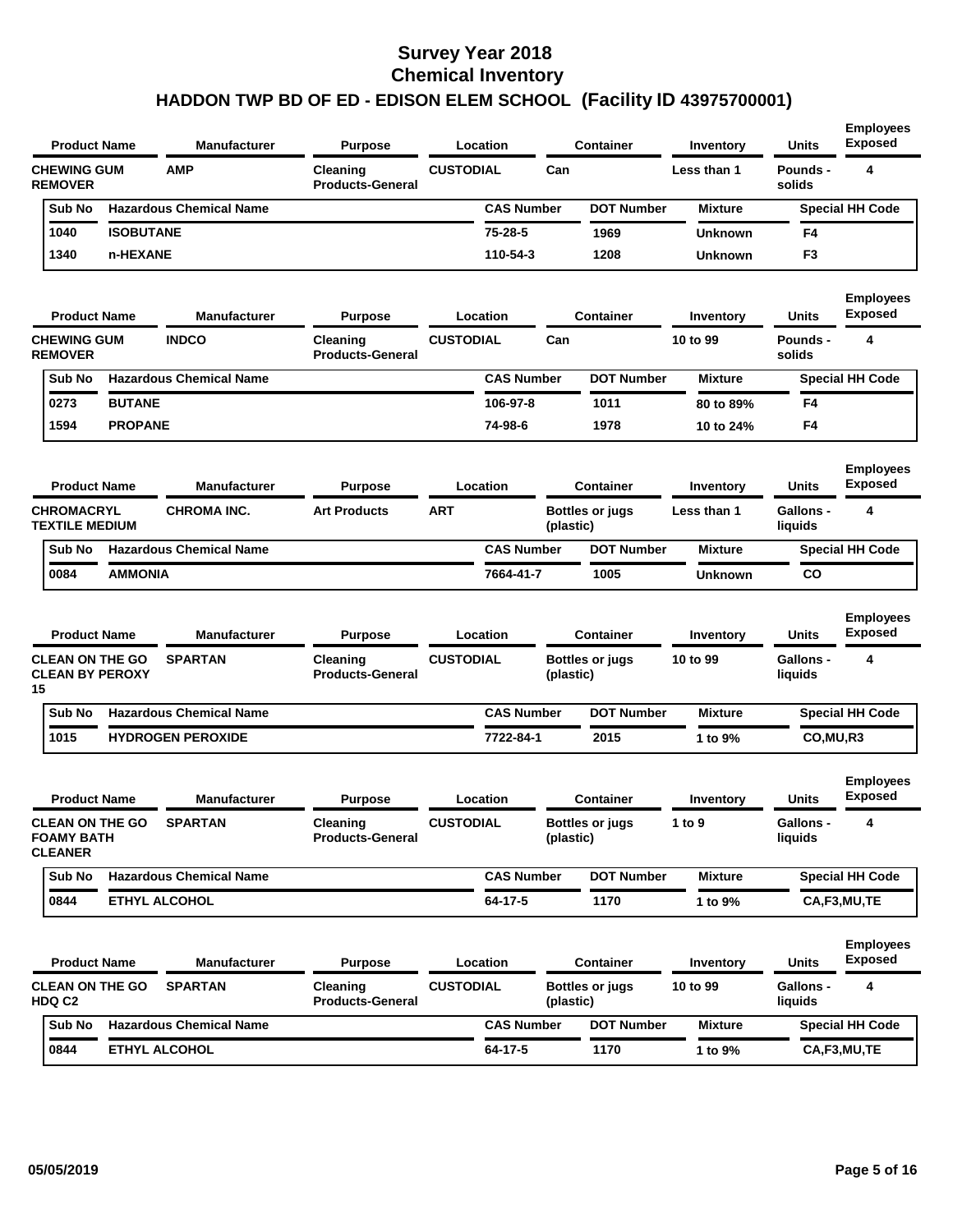| <b>Product Name</b>                           | <b>Manufacturer</b>                           | <b>Purpose</b>                      |                  | Location          |           | <b>Container</b>       | Inventory      | <b>Units</b>                | <b>Employees</b><br><b>Exposed</b> |
|-----------------------------------------------|-----------------------------------------------|-------------------------------------|------------------|-------------------|-----------|------------------------|----------------|-----------------------------|------------------------------------|
| <b>CLEAN ON THE GO</b><br><b>NABC CONC. 1</b> | <b>SPARTAN</b>                                | Cleaning<br><b>Products-General</b> | <b>CUSTODIAL</b> |                   | (plastic) | <b>Bottles or jugs</b> | 10 to 99       | <b>Gallons -</b><br>liquids | 4                                  |
| Sub No                                        | <b>Hazardous Chemical Name</b>                |                                     |                  | <b>CAS Number</b> |           | <b>DOT Number</b>      | <b>Mixture</b> |                             | <b>Special HH Code</b>             |
| 1076                                          | <b>ISOPROPYL ALCOHOL</b>                      |                                     |                  | 67-63-0           |           | 1219                   | 1 to 9%        | F3                          |                                    |
| <b>Product Name</b>                           | <b>Manufacturer</b>                           | <b>Purpose</b>                      |                  | Location          |           | <b>Container</b>       | Inventory      | Units                       | <b>Employees</b><br><b>Exposed</b> |
| <b>CLEAR FLUSH</b>                            | <b>NATIONAL</b><br><b>CHEMSEARCH</b>          | Cleaning<br><b>Products-General</b> | <b>MAINT.</b>    |                   | (plastic) | <b>Bottles or jugs</b> | Less than 1    | <b>Gallons -</b><br>liquids | 4                                  |
| Sub No                                        | <b>Hazardous Chemical Name</b>                |                                     |                  | <b>CAS Number</b> |           | <b>DOT Number</b>      | <b>Mixture</b> |                             | <b>Special HH Code</b>             |
| 1698                                          | SODIUM DODECYLBENZENE SULFONATE               |                                     |                  | 25155-30-0        |           | 3077                   | <b>Unknown</b> |                             |                                    |
| <b>Product Name</b>                           | <b>Manufacturer</b>                           | <b>Purpose</b>                      |                  | Location          |           | <b>Container</b>       | Inventory      | Units                       | <b>Employees</b><br><b>Exposed</b> |
| <b>CLING N CLEAN</b>                          | <b>SPRUCE INDUSTRIES</b>                      | Cleaning<br><b>Products-General</b> | <b>CUSTODIAL</b> |                   | (plastic) | <b>Bottles or jugs</b> | 1 to 9         | <b>Gallons -</b><br>liquids | 4                                  |
| Sub No                                        | <b>Hazardous Chemical Name</b>                |                                     |                  | <b>CAS Number</b> |           | <b>DOT Number</b>      | <b>Mixture</b> |                             | <b>Special HH Code</b>             |
| 1516                                          | <b>PHOSPHORIC ACID</b>                        |                                     |                  | 7664-38-2         |           | 1805                   | <b>Unknown</b> | CO                          |                                    |
| <b>Product Name</b>                           | <b>Manufacturer</b>                           | <b>Purpose</b>                      |                  | Location          |           | <b>Container</b>       | Inventory      | Units                       | <b>Employees</b><br><b>Exposed</b> |
| <b>CUT-THRU VC</b>                            | <b>MULTI-MIST</b><br>(NATIONAL<br>CHEMSEARCH) | Cleaning<br><b>Products-General</b> | <b>CUSTODIAL</b> |                   | (plastic) | <b>Bottles or jugs</b> | 1 to 9         | Gallons -<br>liquids        | 4                                  |
| Sub No                                        | <b>Hazardous Chemical Name</b>                |                                     |                  | <b>CAS Number</b> |           | <b>DOT Number</b>      | <b>Mixture</b> |                             | Special HH Code                    |
| 1003                                          | <b>HEXYLENE GLYCOL</b>                        |                                     |                  | 107-41-5          |           | 1993                   | <b>Unknown</b> |                             |                                    |
| <b>Product Name</b>                           | <b>Manufacturer</b>                           | <b>Purpose</b>                      |                  | Location          |           | <b>Container</b>       | Inventory      | Units                       | <b>Employees</b><br><b>Exposed</b> |
| <b>DABBIN FEVER INK</b>                       | <b>ARROW INT L. INC.</b>                      | <b>Ink</b>                          | <b>ART</b>       |                   | (plastic) | <b>Bottles or jugs</b> | Less than 1    | <b>Gallons -</b><br>liquids | 4                                  |
|                                               | Sub No Hazardous Chemical Name                |                                     |                  | <b>CAS Number</b> |           | <b>DOT Number</b>      | <b>Mixture</b> |                             | <b>Special HH Code</b>             |
| 0844                                          | <b>ETHYL ALCOHOL</b>                          |                                     |                  | 64-17-5           |           | 1170                   | 1 to 9%        |                             | CA,F3,MU,TE                        |
| 1222                                          | <b>METHYL ALCOHOL</b>                         |                                     |                  | 67-56-1           |           | 1230                   | 1 to 9%        | F <sub>3</sub> ,TE          |                                    |
| <b>Product Name</b>                           | Manufacturer                                  | <b>Purpose</b>                      |                  | Location          |           | <b>Container</b>       | Inventory      | <b>Units</b>                | <b>Employees</b><br><b>Exposed</b> |
| DAMP MOP                                      | <b>SPARTAN</b>                                | Cleaning<br><b>Products-General</b> | <b>CUSTODIAL</b> |                   | (plastic) | <b>Bottles or jugs</b> | 1 to $9$       | Gallons -<br>liquids        | 4                                  |
| Sub No                                        | <b>Hazardous Chemical Name</b>                |                                     |                  | <b>CAS Number</b> |           | <b>DOT Number</b>      | <b>Mixture</b> |                             | <b>Special HH Code</b>             |
|                                               |                                               |                                     |                  |                   |           |                        |                |                             |                                    |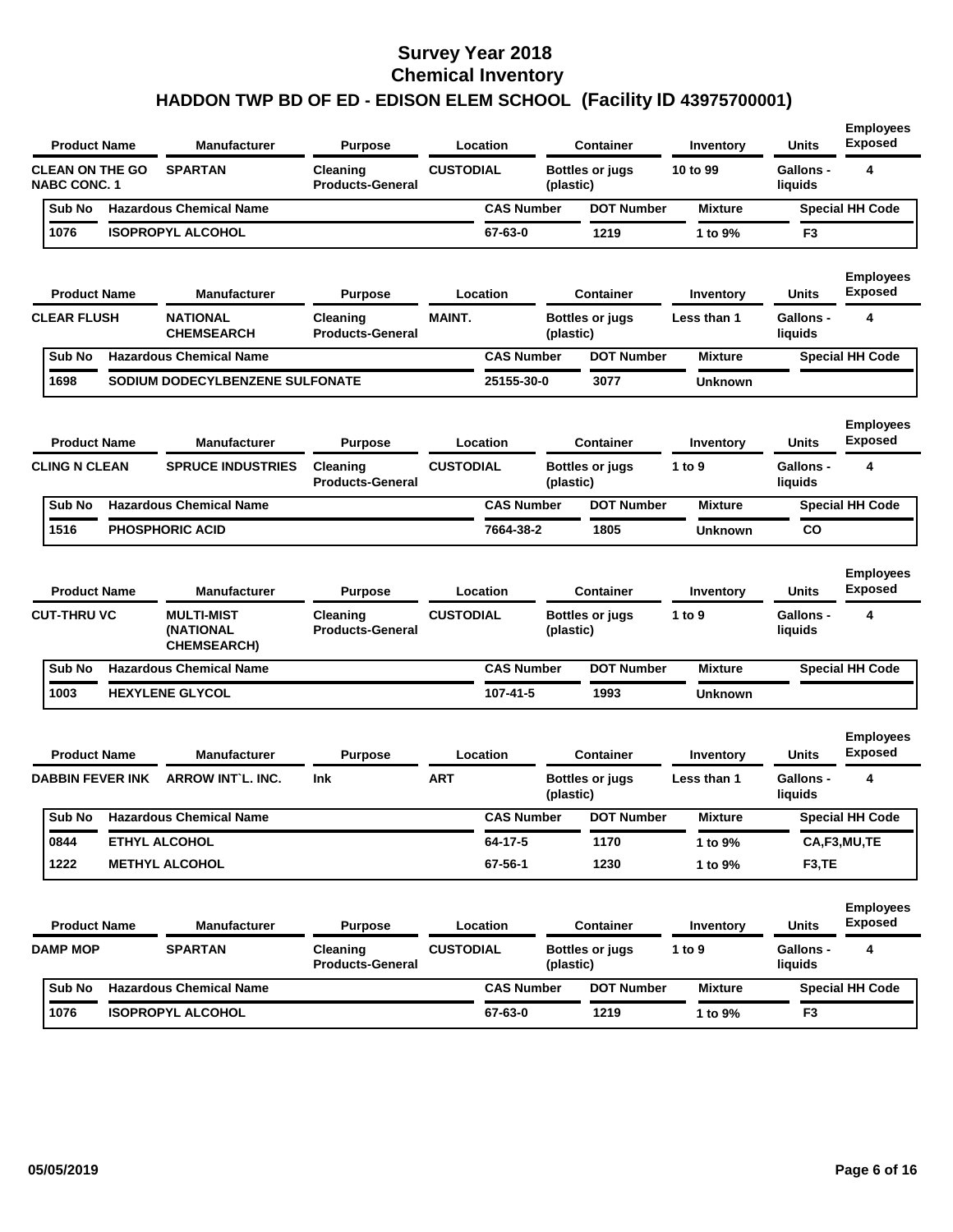|                                              | <b>Product Name</b>   | <b>Manufacturer</b>            | <b>Purpose</b><br>Location |                    |                   | <b>Container</b>       | Inventory      | <b>Units</b>       | <b>Employees</b><br><b>Exposed</b> |  |
|----------------------------------------------|-----------------------|--------------------------------|----------------------------|--------------------|-------------------|------------------------|----------------|--------------------|------------------------------------|--|
| <b>DAP DURABOND</b><br><b>UNSANDED GROUT</b> |                       | <b>BOSTIK INC.</b>             | Other                      | <b>MAINTENANCE</b> | (plastic)         | <b>Bottles or jugs</b> | 10 to 99       | Pounds -<br>solids | 4                                  |  |
| <b>Sub No</b>                                |                       | <b>Hazardous Chemical Name</b> |                            |                    | <b>CAS Number</b> | <b>DOT Number</b>      | <b>Mixture</b> |                    | <b>Special HH Code</b>             |  |
| 0342                                         | <b>CARBON BLACK</b>   |                                |                            |                    | 1333-86-4         | 1361                   | 1 to $9\%$     | <b>CA</b>          |                                    |  |
| 0434                                         | <b>CHROMIC OXIDE</b>  |                                |                            |                    | 1308-38-9         | 3077                   | 1 to 9%        |                    |                                    |  |
| 1036                                         | <b>IRON OXIDE</b>     |                                |                            |                    | 1309-37-1         |                        | 1 to 9%        |                    |                                    |  |
| 1660                                         | <b>SILICA, QUARTZ</b> |                                |                            |                    | 14808-60-7        |                        | 60 to 69%      | <b>CA</b>          |                                    |  |
| 1661                                         |                       | SILICATE, PORTLAND CEMENT      |                            |                    | 65997-15-1        |                        | 25 to 49%      |                    |                                    |  |
| 1861                                         |                       | <b>TITANIUM DIOXIDE</b>        |                            |                    | 13463-67-7        |                        | 1 to 9%        |                    |                                    |  |
| 4015                                         | <b>GYPSUM</b>         |                                |                            |                    | 13397-24-5        |                        | 1 to 9%        |                    |                                    |  |

| <b>Employees</b><br><b>Exposed</b><br><b>Units</b> |
|----------------------------------------------------|
| <b>Gallons -</b><br>4<br>liquids                   |
| <b>Special HH Code</b>                             |
| F3                                                 |
| F <sub>3</sub>                                     |
| F <sub>3</sub> , TE                                |
|                                                    |

| <b>Product Name</b>                            |                | <b>Manufacturer</b>                 | <b>Purpose</b>   |  | Location          |                        | Container         | Inventory                   | <b>Units</b> | <b>Employees</b><br><b>Exposed</b> |
|------------------------------------------------|----------------|-------------------------------------|------------------|--|-------------------|------------------------|-------------------|-----------------------------|--------------|------------------------------------|
| <b>DUST MOP DUST</b><br><b>CLOTH TREATMENT</b> | <b>SPARTAN</b> | Cleaning<br><b>Products-General</b> | <b>CUSTODIAL</b> |  | (plastic)         | <b>Bottles or jugs</b> | 1 to 9            | <b>Gallons -</b><br>liquids | 4            |                                    |
| <b>Sub No</b>                                  |                | <b>Hazardous Chemical Name</b>      |                  |  | <b>CAS Number</b> |                        | <b>DOT Number</b> | Mixture                     |              | <b>Special HH Code</b>             |
| 0878                                           |                | <b>ETHYLENE GLYCOL</b>              |                  |  | 107-21-1          |                        | 3082              | 1 to 9%                     |              |                                    |
| 2648                                           |                | <b>PETROLEUM DISTILLATES</b>        |                  |  | 8002-05-9         |                        | 1268              | 1 to 9%                     | F3           |                                    |

| <b>Product Name</b>                                            |  | <b>Manufacturer</b>            | <b>Purpose</b> |                    | Location          |     | <b>Container</b>  | Inventory      | <b>Units</b>       | <b>Employees</b><br><b>Exposed</b> |
|----------------------------------------------------------------|--|--------------------------------|----------------|--------------------|-------------------|-----|-------------------|----------------|--------------------|------------------------------------|
| <b>ELITE SERIES</b><br><b>BASEBOARD WAX</b><br><b>STRIPPER</b> |  | <b>MD ELITE</b>                | Other          | <b>MAINTENANCE</b> |                   | Can |                   | 1 to 9         | Pounds -<br>solids | 4                                  |
| <b>Sub No</b>                                                  |  | <b>Hazardous Chemical Name</b> |                |                    | <b>CAS Number</b> |     | <b>DOT Number</b> | <b>Mixture</b> |                    | <b>Special HH Code</b>             |
| 0275                                                           |  | <b>2-BUTOXY ETHANOL</b>        |                |                    | 111-76-2          |     | 2369              | Unknown        | CА                 |                                    |

| <b>Product Name</b>                                  |           | <b>Manufacturer</b>            | <b>Purpose</b>   |            | Location          | <b>Container</b>                    |                | <b>Units</b>         | <b>Employees</b><br><b>Exposed</b> |  |
|------------------------------------------------------|-----------|--------------------------------|------------------|------------|-------------------|-------------------------------------|----------------|----------------------|------------------------------------|--|
| ELMER'S NO<br><b>WRINKLE RUBBER</b><br><b>CEMENT</b> |           | <b>BORDEN</b>                  | <b>Adhesives</b> | <b>ART</b> |                   | <b>Bottles or jugs</b><br>(plastic) | Less than 1    | Gallons -<br>liquids | 4                                  |  |
| Sub No                                               |           | <b>Hazardous Chemical Name</b> |                  |            | <b>CAS Number</b> | <b>DOT Number</b>                   | <b>Mixture</b> |                      | <b>Special HH Code</b>             |  |
| 1076                                                 |           | <b>ISOPROPYL ALCOHOL</b>       |                  |            | 67-63-0           | 1219                                | 1 to 9%        | F3                   |                                    |  |
| 1339                                                 | n-HEPTANE |                                |                  |            | 142-82-5          | 1206                                | 70 to 79%      | F <sub>3</sub>       |                                    |  |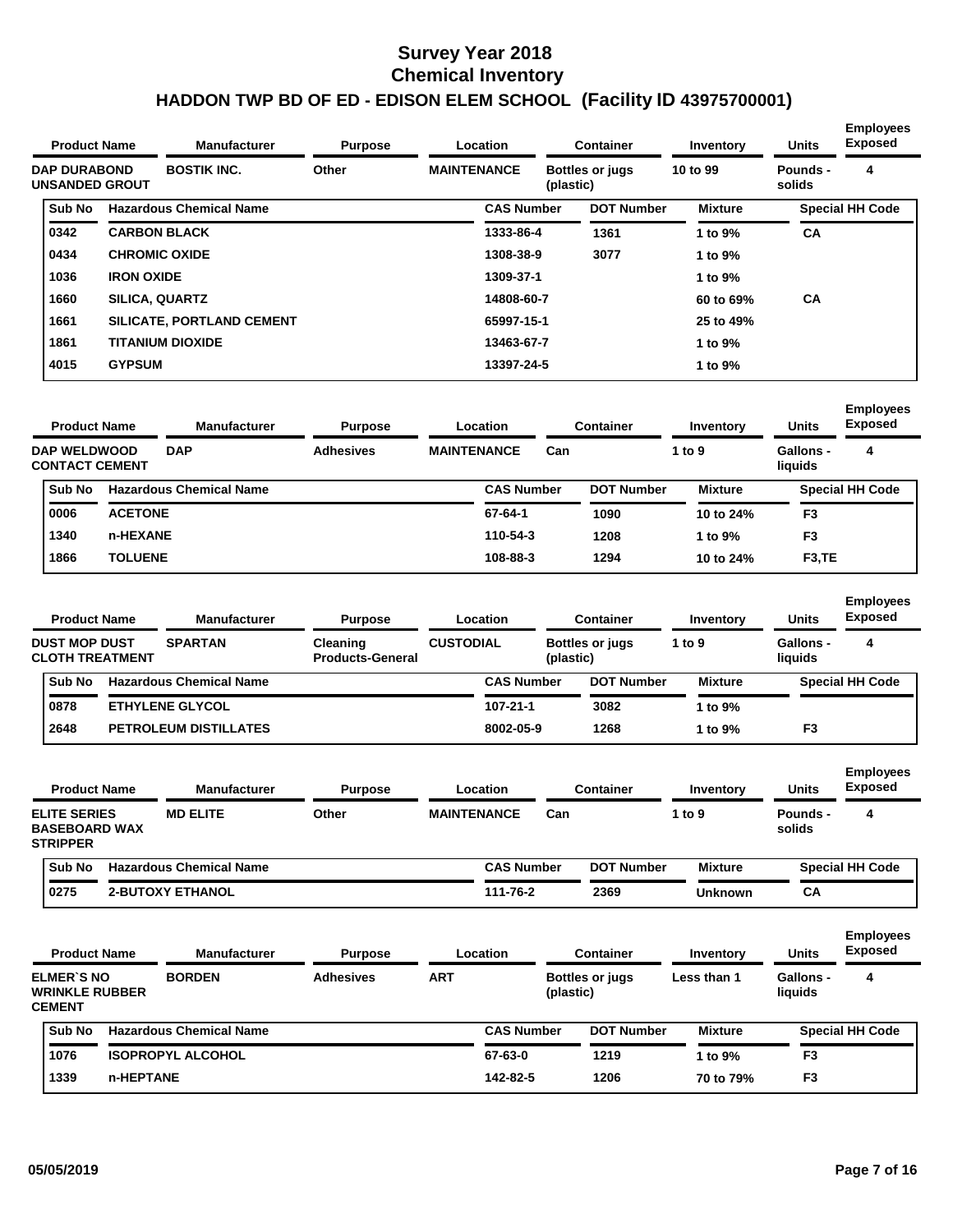| <b>Product Name</b>                                     |                 | <b>Manufacturer</b>            | <b>Purpose</b>                              |                    | Location          |           | <b>Container</b>       | Inventory        | <b>Units</b>                | <b>Employees</b><br><b>Exposed</b> |
|---------------------------------------------------------|-----------------|--------------------------------|---------------------------------------------|--------------------|-------------------|-----------|------------------------|------------------|-----------------------------|------------------------------------|
| <b>EXPO CLEANING</b><br><b>WIPES</b>                    |                 | <b>SANFORD</b>                 | Cleaning<br><b>Products-General</b>         | <b>CUSTODIAL</b>   |                   | (plastic) | <b>Bottles or jugs</b> | 1 to 9           | <b>Pounds -</b><br>solids   | 4                                  |
| Sub No                                                  |                 | <b>Hazardous Chemical Name</b> |                                             |                    | <b>CAS Number</b> |           | <b>DOT Number</b>      | <b>Mixture</b>   |                             | <b>Special HH Code</b>             |
| 1076                                                    |                 | <b>ISOPROPYL ALCOHOL</b>       |                                             |                    | 67-63-0           |           | 1219                   | <b>Unknown</b>   | F <sub>3</sub>              |                                    |
| <b>Product Name</b>                                     |                 | <b>Manufacturer</b>            | <b>Purpose</b>                              |                    | Location          |           | <b>Container</b>       | <b>Inventory</b> | <b>Units</b>                | <b>Employees</b><br><b>Exposed</b> |
| <b>GASOLINE</b>                                         |                 | <b>GENERIC</b>                 | Fuel                                        | MAINT.             |                   | (plastic) | <b>Bottles or jugs</b> | 1 to 9           | Gallons -<br>liquids        | 4                                  |
| Sub No                                                  |                 | <b>Hazardous Chemical Name</b> |                                             |                    | <b>CAS Number</b> |           | <b>DOT Number</b>      | <b>Mixture</b>   |                             | <b>Special HH Code</b>             |
| 0957                                                    | <b>GASOLINE</b> |                                |                                             |                    | 8006-61-9         |           | 1203                   | 100%             | CA,F3                       |                                    |
| <b>Product Name</b>                                     |                 | <b>Manufacturer</b>            | <b>Purpose</b>                              |                    | Location          |           | <b>Container</b>       | Inventory        | Units                       | <b>Employees</b><br>Exposed        |
| <b>GENTLE TOUCH</b>                                     |                 | <b>SIMONIZ</b>                 | Cleaning<br><b>Products-General</b>         | <b>CUSTODIAL</b>   |                   | (plastic) | <b>Bottles or jugs</b> | 1 to 9           | <b>Gallons -</b><br>liquids | 4                                  |
| Sub No                                                  |                 | <b>Hazardous Chemical Name</b> |                                             |                    | <b>CAS Number</b> |           | <b>DOT Number</b>      | <b>Mixture</b>   |                             | <b>Special HH Code</b>             |
| 4001                                                    |                 | <b>CALCIUM CARBONATE</b>       |                                             |                    | 1317-65-3         |           |                        | <b>Unknown</b>   |                             |                                    |
| <b>Product Name</b>                                     |                 | <b>Manufacturer</b>            | <b>Purpose</b>                              |                    | Location          |           | <b>Container</b>       | Inventory        | <b>Units</b>                | <b>Employees</b><br><b>Exposed</b> |
| <b>GERM-X HAND</b><br><b>SANITIZER</b>                  |                 | <b>VI-JON</b>                  | <b>Medical</b><br><b>Disinfectant</b>       | <b>THRU SCHOOL</b> |                   | (plastic) | <b>Bottles or jugs</b> | Less than 1      | <b>Gallons -</b><br>liquids | 4                                  |
| Sub No                                                  |                 | <b>Hazardous Chemical Name</b> |                                             |                    | <b>CAS Number</b> |           | <b>DOT Number</b>      | <b>Mixture</b>   |                             | <b>Special HH Code</b>             |
| 0844                                                    |                 | <b>ETHYL ALCOHOL</b>           |                                             |                    | 64-17-5           |           | 1170                   | 50 to 59%        |                             | CA,F3,MU,TE                        |
| 1076                                                    |                 | <b>ISOPROPYL ALCOHOL</b>       |                                             |                    | 67-63-0           |           | 1219                   | 1 to 9%          | F <sub>3</sub>              |                                    |
| <b>Product Name</b>                                     |                 | <b>Manufacturer</b>            | <b>Purpose</b>                              |                    | Location          |           | <b>Container</b>       | <b>Inventory</b> | <b>Units</b>                | <b>Employees</b><br>Exposed        |
| <b>GUM AWAY</b>                                         |                 | <b>CSI PRODUCTS</b>            | Cleaning<br><b>Products-General</b>         | <b>CUSTODIAL</b>   |                   | Can       |                        | Less than 1      | Pounds -<br>solids          | 4                                  |
| Sub No                                                  |                 | <b>Hazardous Chemical Name</b> |                                             |                    | <b>CAS Number</b> |           | <b>DOT Number</b>      | <b>Mixture</b>   |                             | <b>Special HH Code</b>             |
| 0273                                                    | <b>BUTANE</b>   |                                |                                             |                    | 106-97-8          |           | 1011                   | 70 to 79%        | F4                          |                                    |
| 0844                                                    |                 | <b>ETHYL ALCOHOL</b>           |                                             |                    | 64-17-5           |           | 1170                   | 10 to 24%        |                             | CA,F3,MU,TE                        |
| 1594                                                    | <b>PROPANE</b>  |                                |                                             |                    | 74-98-6           |           | 1978                   | 25 to 49%        | F4                          |                                    |
| <b>Product Name</b>                                     |                 | <b>Manufacturer</b>            | <b>Purpose</b>                              |                    | Location          |           | <b>Container</b>       | Inventory        | <b>Units</b>                | <b>Employees</b><br><b>Exposed</b> |
| <b>HYDROGEN</b><br><b>PEROXIDE 3</b><br><b>SOLUTION</b> |                 | <b>HENRY SCHEIN</b>            | <b>Medical/First Aid</b><br><b>Supplies</b> | <b>NURSE</b>       |                   | (plastic) | <b>Bottles or jugs</b> | Less than 1      | Gallons -<br>liquids        | 4                                  |
| Sub No                                                  |                 | <b>Hazardous Chemical Name</b> |                                             |                    | <b>CAS Number</b> |           | <b>DOT Number</b>      | <b>Mixture</b>   |                             | <b>Special HH Code</b>             |
| 1015                                                    |                 | <b>HYDROGEN PEROXIDE</b>       |                                             |                    | 7722-84-1         |           | 2015                   | 1 to 9%          | CO, MU, R3                  |                                    |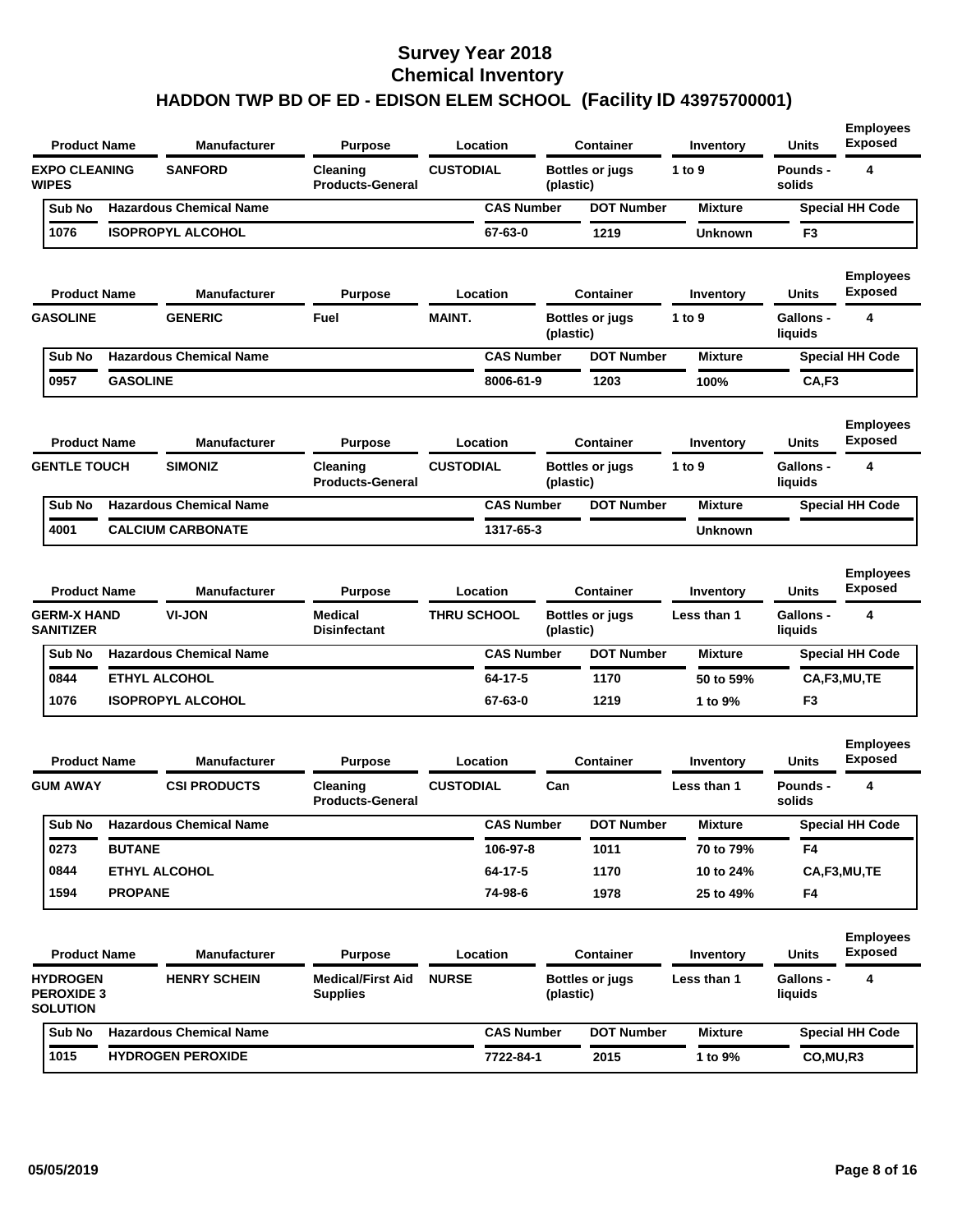| <b>Product Name</b>                           |                     | <b>Manufacturer</b>                         | <b>Purpose</b>                      | Location           |                   |           | <b>Container</b>       | Inventory        | Units                       | <b>Employees</b><br><b>Exposed</b> |
|-----------------------------------------------|---------------------|---------------------------------------------|-------------------------------------|--------------------|-------------------|-----------|------------------------|------------------|-----------------------------|------------------------------------|
| <b>IHS FOAM</b><br><b>SANITIZER</b>           |                     | <b>HILLYARD</b>                             | Medical<br><b>Disinfectant</b>      | <b>THRU SCHOOL</b> |                   | (plastic) | <b>Bottles or jugs</b> | 1 to 9           | <b>Gallons -</b><br>liquids | 4                                  |
| Sub No                                        |                     | <b>Hazardous Chemical Name</b>              |                                     |                    | <b>CAS Number</b> |           | <b>DOT Number</b>      | <b>Mixture</b>   |                             | <b>Special HH Code</b>             |
| 0844                                          |                     | <b>ETHYL ALCOHOL</b>                        |                                     |                    | 64-17-5           |           | 1170                   | 60 to 69%        |                             | CA,F3,MU,TE                        |
| 1076                                          |                     | <b>ISOPROPYL ALCOHOL</b>                    |                                     |                    | 67-63-0           |           | 1219                   | 1 to 9%          | F3                          |                                    |
| 3319                                          | <b>GLYCERIN</b>     |                                             |                                     |                    | 56-81-5           |           |                        | 1 to 9%          |                             |                                    |
| <b>Product Name</b>                           |                     | <b>Manufacturer</b>                         | <b>Purpose</b>                      | Location           |                   |           | <b>Container</b>       | Inventory        | <b>Units</b>                | <b>Employees</b><br><b>Exposed</b> |
| <b>JACQUARD FABRIC</b><br><b>DYE</b>          |                     | <b>RUPERT GIBBON &amp;</b><br><b>SPIDER</b> | <b>Art Products</b>                 | <b>ART</b>         |                   | (plastic) | <b>Bottles or jugs</b> | Less than 1      | <b>Gallons -</b><br>liquids | 4                                  |
| Sub No                                        |                     | <b>Hazardous Chemical Name</b>              |                                     |                    | <b>CAS Number</b> |           | <b>DOT Number</b>      | <b>Mixture</b>   |                             | <b>Special HH Code</b>             |
| 1861                                          |                     | <b>TITANIUM DIOXIDE</b>                     |                                     |                    | 13463-67-7        |           |                        | <b>Unknown</b>   |                             |                                    |
| <b>Product Name</b>                           |                     | Manufacturer                                | <b>Purpose</b>                      | Location           |                   |           | <b>Container</b>       | Inventory        | <b>Units</b>                | <b>Employees</b><br><b>Exposed</b> |
| <b>JEWEL EXT. WEAR</b><br><b>FLOOR FINISH</b> |                     | <b>CAMDEN BAG</b>                           | <b>Floor Wax</b>                    | <b>MAINT.</b>      |                   |           | <b>Plastic drum</b>    | 10 to 99         | <b>Gallons -</b><br>liquids | 4                                  |
| Sub No                                        |                     | <b>Hazardous Chemical Name</b>              |                                     |                    | <b>CAS Number</b> |           | <b>DOT Number</b>      | <b>Mixture</b>   |                             | <b>Special HH Code</b>             |
| 0773                                          |                     | <b>DI-n-BUTYL PHTHALATE</b>                 |                                     |                    | 84-74-2           |           | 3082                   | 1 to 9%          | TE                          |                                    |
| <b>Product Name</b>                           |                     | <b>Manufacturer</b>                         | <b>Purpose</b>                      | Location           |                   |           | <b>Container</b>       | <b>Inventory</b> | <b>Units</b>                | <b>Employees</b><br><b>Exposed</b> |
| <b>JEWEL MOP STRIP</b><br><b>PLUS</b>         |                     | <b>CAMDEN BAG</b>                           | Cleaning<br><b>Products-General</b> | <b>CUSTODIAL</b>   |                   |           | <b>Plastic drum</b>    | 10 to 99         | <b>Gallons -</b><br>liquids | 4                                  |
| Sub No                                        |                     | <b>Hazardous Chemical Name</b>              |                                     |                    | <b>CAS Number</b> |           | <b>DOT Number</b>      | <b>Mixture</b>   |                             | <b>Special HH Code</b>             |
| 0275                                          |                     | <b>2-BUTOXY ETHANOL</b>                     |                                     |                    | 111-76-2          |           | 2369                   | 10 to 24%        | CА                          |                                    |
| 0835                                          | <b>ETHANOLAMINE</b> |                                             |                                     |                    | 141-43-5          |           | 2491                   | 10 to 24%        | CO                          |                                    |
| 0878                                          |                     | <b>ETHYLENE GLYCOL</b>                      |                                     |                    | 107-21-1          |           | 3082                   | 1 to 9%          |                             |                                    |
| <b>Product Name</b>                           |                     | <b>Manufacturer</b>                         | <b>Purpose</b>                      | Location           |                   |           | <b>Container</b>       | <b>Inventory</b> | Units                       | <b>Employees</b><br><b>Exposed</b> |
| <b>LC-10 LIME SCALE</b><br><b>REMOVER</b>     |                     | <b>INDCO</b>                                | Cleaning<br><b>Products-General</b> | <b>CUSTODIAL</b>   |                   | (plastic) | <b>Bottles or jugs</b> | 1 to 9           | <b>Gallons -</b><br>liquids | 4                                  |
|                                               |                     |                                             |                                     |                    |                   |           |                        |                  |                             |                                    |
| Sub No                                        |                     | <b>Hazardous Chemical Name</b>              |                                     |                    | <b>CAS Number</b> |           | <b>DOT Number</b>      | <b>Mixture</b>   |                             | <b>Special HH Code</b>             |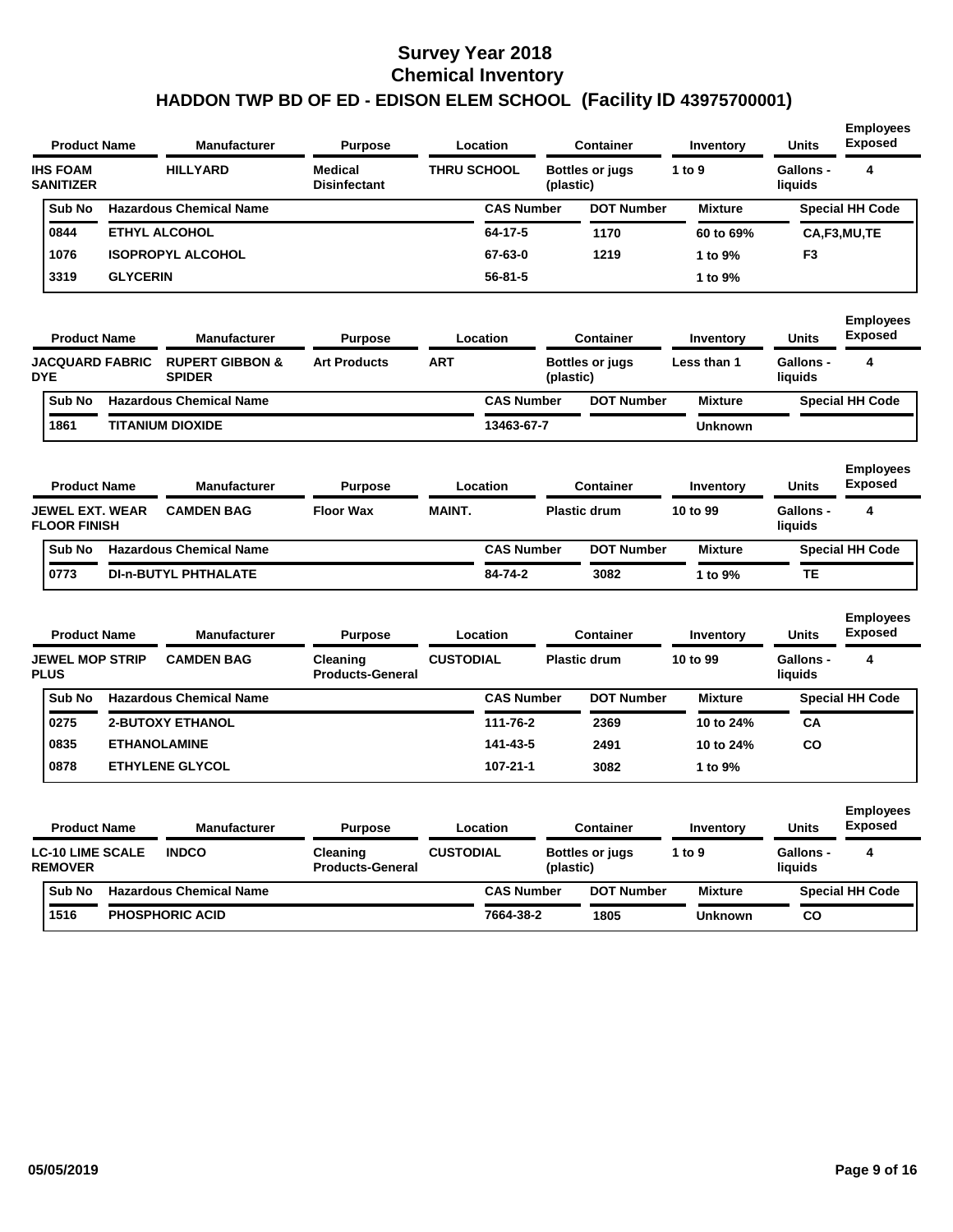|                                                   | <b>Product Name</b> | <b>Manufacturer</b><br><b>Purpose</b><br>Location |                  | Container     | Inventory         | <b>Units</b>      | <b>Employees</b><br><b>Exposed</b> |                      |                        |
|---------------------------------------------------|---------------------|---------------------------------------------------|------------------|---------------|-------------------|-------------------|------------------------------------|----------------------|------------------------|
| <b>LIQUID NAILS FOR</b><br><b>PROJECTS/CONST.</b> |                     | <b>AKZO NOBEL</b>                                 | <b>Adhesives</b> | <b>MAINT.</b> | Other             |                   | Less than 1                        | Gallons -<br>liquids | 4                      |
| Sub No                                            |                     | <b>Hazardous Chemical Name</b>                    |                  |               | <b>CAS Number</b> | <b>DOT Number</b> | <b>Mixture</b>                     |                      | <b>Special HH Code</b> |
| 0565                                              |                     | <b>CYCLOHEXANE</b>                                |                  |               | 110-82-7          | 1145              | 1 to 9%                            | F <sub>3</sub>       |                        |
| 1339                                              | n-HEPTANE           |                                                   |                  |               | 142-82-5          | 1206              | 10 to 24%                          | F <sub>3</sub>       |                        |
| 1657                                              |                     | <b>SILICA, CRISTOBALITE</b>                       |                  |               | 14464-46-1        |                   | 1 to 9%                            | <b>CA</b>            |                        |
| 1660                                              |                     | <b>SILICA, QUARTZ</b>                             |                  |               | 14808-60-7        |                   | 1 to 9%                            | <b>CA</b>            |                        |
| 1861                                              |                     | <b>TITANIUM DIOXIDE</b>                           |                  |               | 13463-67-7        |                   | 1 to 9%                            |                      |                        |
| 4001                                              |                     | <b>CALCIUM CARBONATE</b>                          |                  |               | 1317-65-3         |                   | 10 to 24%                          |                      |                        |
| 4016                                              | <b>KAOLIN</b>       |                                                   |                  |               | 1332-58-7         |                   | 25 to 49%                          |                      |                        |

| <b>Product Name</b>                      |  | <b>Manufacturer</b>            | Location<br><b>Purpose</b>             |  |                   | <b>Container</b> | Inventory         | <b>Units</b>   | <b>Employees</b><br><b>Exposed</b> |                        |
|------------------------------------------|--|--------------------------------|----------------------------------------|--|-------------------|------------------|-------------------|----------------|------------------------------------|------------------------|
| <b>LOCTITE QUICK</b><br><b>SET EPOXY</b> |  | <b>HENKEL CORP.</b>            | <b>Adhesives</b><br><b>MAINTENANCE</b> |  | Other             |                  |                   | Less than 1    | Gallons -<br>liquids               | 4                      |
| Sub No                                   |  | <b>Hazardous Chemical Name</b> |                                        |  | <b>CAS Number</b> |                  | <b>DOT Number</b> | <b>Mixture</b> |                                    | <b>Special HH Code</b> |
| 0074                                     |  | <b>AMINOETHYLETHANOLAMINE</b>  |                                        |  | $111 - 41 - 1$    |                  | 2735              | 1 to 9%        | CO                                 |                        |
| 0075                                     |  | N-AMINOETHYLPIPERAZINE         |                                        |  | 140-31-8          |                  | 2815              | 25 to 49%      | <b>CO</b>                          |                        |
| 0700                                     |  | <b>DIETHYLENE TRIAMINE</b>     |                                        |  | 111-40-0          |                  | 2079              | 1 to $9\%$     | CO                                 |                        |
| 1098                                     |  | <b>LEAD ARSENATE</b>           |                                        |  | 7784-40-9         |                  | 1617              | 10 to 24%      | СA                                 |                        |

| <b>Product Name</b><br><b>Manufacturer</b> |            | <b>Purpose</b>           |                                                                                           | <b>Container</b> |                              | Inventory         | <b>Units</b>   | <b>Employees</b><br><b>Exposed</b> |                        |
|--------------------------------------------|------------|--------------------------|-------------------------------------------------------------------------------------------|------------------|------------------------------|-------------------|----------------|------------------------------------|------------------------|
|                                            |            | <b>RECKITT BENCKISER</b> | Cleaning<br><b>Products-General</b>                                                       |                  | Can                          |                   | 1 to $9$       | Pounds -<br>solids                 | 4                      |
| Sub No                                     |            |                          |                                                                                           |                  |                              |                   | <b>Mixture</b> |                                    | <b>Special HH Code</b> |
| 0273                                       |            |                          |                                                                                           | 106-97-8         |                              | 1011              | 10 to 24%      | F4                                 |                        |
| 0844                                       |            |                          |                                                                                           | 64-17-5          |                              | 1170              | 60 to 69%      |                                    | CA,F3,MU,TE            |
| 1594                                       |            |                          |                                                                                           | 74-98-6          |                              | 1978              | 1 to $9\%$     | F4                                 |                        |
|                                            | I.C. SPRAY | LYSOL BRAND III          | <b>Hazardous Chemical Name</b><br><b>BUTANE</b><br><b>ETHYL ALCOHOL</b><br><b>PROPANE</b> |                  | Location<br><b>CUSTODIAL</b> | <b>CAS Number</b> |                | <b>DOT Number</b>                  |                        |

| <b>Product Name</b> |                       |                | <b>Manufacturer</b>            | <b>Purpose</b>   |            | Location          | <b>Container</b>  | Inventory      | <b>Units</b>        | <b>Employees</b><br>Exposed<br>4<br><b>Special HH Code</b> |
|---------------------|-----------------------|----------------|--------------------------------|------------------|------------|-------------------|-------------------|----------------|---------------------|------------------------------------------------------------|
|                     | <b>MATTE FIXATIVE</b> |                | <b>HYDROSOL INC.</b>           | <b>Adhesives</b> | <b>ART</b> | Can               |                   | Less than 1    | Pounds -<br>solids  |                                                            |
|                     | <b>Sub No</b>         |                | <b>Hazardous Chemical Name</b> |                  |            | <b>CAS Number</b> | <b>DOT Number</b> | <b>Mixture</b> |                     |                                                            |
|                     | 0006                  | <b>ACETONE</b> |                                |                  |            | 67-64-1           | 1090              | 10 to 24%      | F <sub>3</sub>      |                                                            |
|                     | 0841                  |                | <b>ETHYL ACETATE</b>           |                  |            | 141-78-6          | 1173              | 1 to 9%        | F <sub>3</sub>      |                                                            |
|                     | 1041                  |                | <b>ISOBUTYL ACETATE</b>        |                  |            | 110-19-0          | 1213              | 10 to 24%      | F <sub>3</sub>      |                                                            |
|                     | 1594                  | <b>PROPANE</b> |                                |                  |            | 74-98-6           | 1978              | 10 to 24%      | F <sub>4</sub>      |                                                            |
|                     | 1866                  | <b>TOLUENE</b> |                                |                  |            | 108-88-3          | 1294              | 25 to 49%      | F <sub>3</sub> , TE |                                                            |
|                     |                       |                |                                |                  |            |                   |                   |                |                     |                                                            |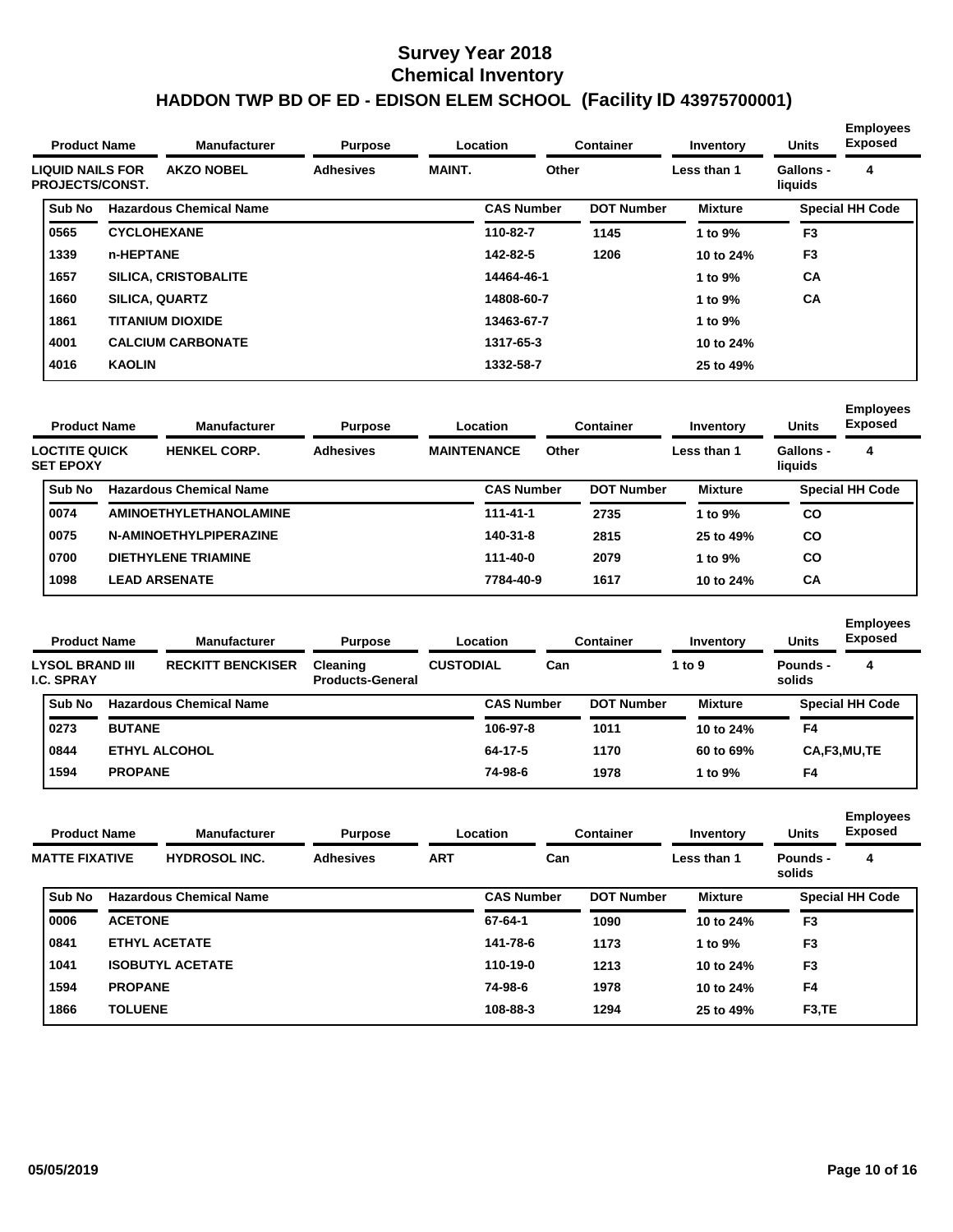| <b>Product Name</b>                                        |                  | <b>Manufacturer</b>                 | Purpose                             |                  | Location          |     | <b>Container</b>  | Inventory           | <b>Units</b>             | <b>Employees</b><br><b>Exposed</b>      |
|------------------------------------------------------------|------------------|-------------------------------------|-------------------------------------|------------------|-------------------|-----|-------------------|---------------------|--------------------------|-----------------------------------------|
| <b>MISTY ASPIRE</b><br><b>BASEBOARD</b><br><b>STRIPPER</b> |                  | <b>AMREP</b>                        | Cleaning<br><b>Products-General</b> | <b>CUSTODIAL</b> |                   | Can |                   | 1 to 9              | Pounds -<br>solids       | 4                                       |
| Sub No                                                     |                  | <b>Hazardous Chemical Name</b>      |                                     |                  | <b>CAS Number</b> |     | <b>DOT Number</b> | <b>Mixture</b>      |                          | <b>Special HH Code</b>                  |
| 0835                                                       |                  | <b>ETHANOLAMINE</b>                 |                                     |                  | 141-43-5          |     | 2491              | 1 to 9%             | CO                       |                                         |
| 1040                                                       | <b>ISOBUTANE</b> |                                     |                                     |                  | 75-28-5           |     | 1969              | 1 to 9%             | F4                       |                                         |
| <b>Product Name</b>                                        |                  | <b>Manufacturer</b>                 | <b>Purpose</b>                      |                  | Location          |     | <b>Container</b>  | Inventory           | <b>Units</b>             | <b>Employees</b><br><b>Exposed</b>      |
| <b>MISTY ASPIRE HD</b><br><b>CLEANER</b>                   |                  | <b>AMREP</b>                        | Cleaning<br><b>Products-General</b> | <b>CUSTODIAL</b> |                   | Can |                   | 1 to 9              | Pounds -<br>solids       | 4                                       |
| Sub No                                                     |                  | <b>Hazardous Chemical Name</b>      |                                     |                  | <b>CAS Number</b> |     | <b>DOT Number</b> | <b>Mixture</b>      |                          | <b>Special HH Code</b>                  |
| 1040                                                       | <b>ISOBUTANE</b> |                                     |                                     |                  | $75 - 28 - 5$     |     | 1969              | 1 to 9%             | F <sub>4</sub>           |                                         |
| <b>Product Name</b><br><b>MISTY SUMMER</b>                 |                  | <b>Manufacturer</b><br><b>AMREP</b> | <b>Purpose</b><br><b>Deodorizer</b> | <b>CUSTODIAL</b> | Location          | Can | <b>Container</b>  | Inventory<br>1 to 9 | <b>Units</b><br>Pounds - | <b>Employees</b><br><b>Exposed</b><br>4 |
| <b>BREEZE</b>                                              |                  |                                     |                                     |                  |                   |     |                   |                     | solids                   |                                         |
| Sub No                                                     |                  | <b>Hazardous Chemical Name</b>      |                                     |                  | <b>CAS Number</b> |     | <b>DOT Number</b> | <b>Mixture</b>      |                          | <b>Special HH Code</b>                  |
| 0006                                                       | <b>ACETONE</b>   |                                     |                                     |                  | $67 - 64 - 1$     |     | 1090              | <b>Unknown</b>      | F <sub>3</sub>           |                                         |
| 1040                                                       | <b>ISOBUTANE</b> |                                     |                                     |                  | 75-28-5           |     | 1969              | 25 to 49%           | F <sub>4</sub>           |                                         |
| 1594                                                       | <b>PROPANE</b>   |                                     |                                     |                  | 74-98-6           |     | 1978              | 10 to 24%           | F4                       |                                         |
| <b>Product Name</b>                                        |                  | <b>Manufacturer</b>                 | <b>Purpose</b>                      |                  | Location          |     | <b>Container</b>  | Inventory           | <b>Units</b>             | <b>Employees</b><br><b>Exposed</b>      |
| <b>MULTI-SURFACE</b><br><b>FURNITURE POLISH</b>            |                  | <b>CLAIRE MFG.</b>                  | Cleaning<br><b>Products-General</b> | <b>CUSTODIAL</b> |                   | Can |                   | 1 to 9              | Pounds -<br>solids       | 4                                       |
| Sub No                                                     |                  | <b>Hazardous Chemical Name</b>      |                                     |                  | <b>CAS Number</b> |     | <b>DOT Number</b> | <b>Mixture</b>      |                          | <b>Special HH Code</b>                  |
| 0273                                                       | <b>BUTANE</b>    |                                     |                                     |                  | 106-97-8          |     | 1011              | 1 to 9%             | F4                       |                                         |
| 1594                                                       | <b>PROPANE</b>   |                                     |                                     |                  | 74-98-6           |     | 1978              | 1 to 9%             | F <sub>4</sub>           |                                         |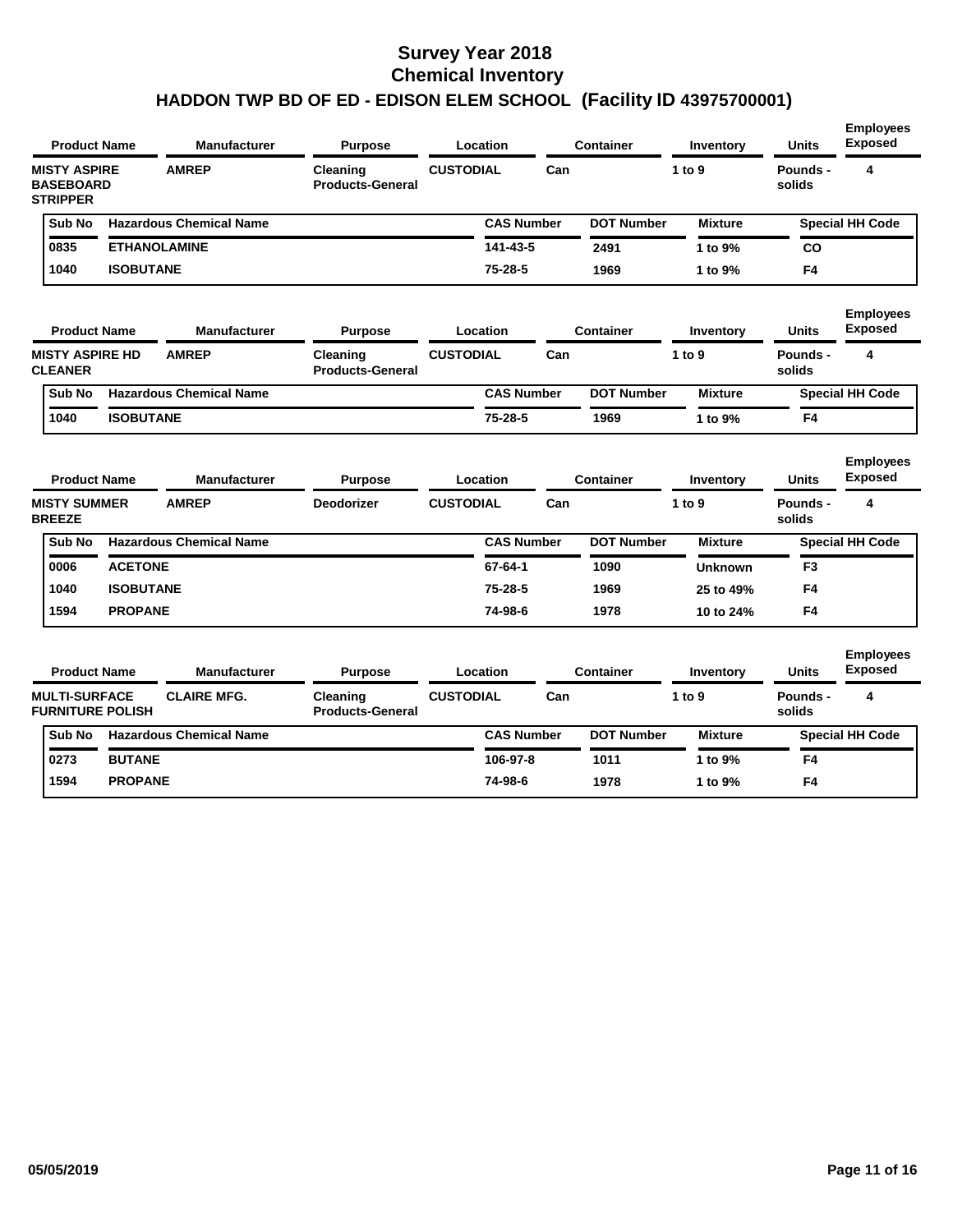| <b>Product Name</b>                             |                         | <b>Manufacturer</b>                              | <b>Purpose</b>                              |                  | Location          | <b>Container</b>                    | Inventory                  | <b>Units</b>                | <b>Employees</b><br><b>Exposed</b> |
|-------------------------------------------------|-------------------------|--------------------------------------------------|---------------------------------------------|------------------|-------------------|-------------------------------------|----------------------------|-----------------------------|------------------------------------|
| <b>OIL BASED PAINTS</b>                         |                         | <b>ASSORTED</b>                                  | Paint (Spray, Oil<br>Based, Latex<br>Based) | <b>MAINT.</b>    | Can               |                                     | 1 to 9                     | <b>Gallons -</b><br>liquids | 4                                  |
| Sub No                                          |                         | <b>Hazardous Chemical Name</b>                   |                                             |                  | <b>CAS Number</b> | <b>DOT Number</b>                   | <b>Mixture</b>             |                             | <b>Special HH Code</b>             |
| 0006                                            | <b>ACETONE</b>          |                                                  |                                             |                  | 67-64-1           | 1090                                | Unknown                    | F <sub>3</sub>              |                                    |
| 0273                                            | <b>BUTANE</b>           |                                                  |                                             |                  | 106-97-8          | 1011                                | Unknown                    | F4                          |                                    |
| 0275                                            |                         | <b>2-BUTOXY ETHANOL</b>                          |                                             |                  | 111-76-2          | 2369                                | <b>Unknown</b>             | CA                          |                                    |
| 0342                                            | <b>CARBON BLACK</b>     |                                                  |                                             |                  | 1333-86-4         | 1361                                | <b>Unknown</b>             | <b>CA</b>                   |                                    |
| 0851                                            | <b>ETHYL BENZENE</b>    |                                                  |                                             |                  | 100-41-4          | 1175                                | <b>Unknown</b>             | CA,F3                       |                                    |
| 1340                                            | n-HEXANE                |                                                  |                                             |                  | 110-54-3          | 1208                                | <b>Unknown</b>             | F3                          |                                    |
| 1594                                            | <b>PROPANE</b>          |                                                  |                                             |                  | 74-98-6           | 1978                                | <b>Unknown</b>             | F4                          |                                    |
| 1861                                            | <b>TITANIUM DIOXIDE</b> |                                                  |                                             |                  | 13463-67-7        |                                     | Unknown                    |                             |                                    |
| 1866                                            | <b>TOLUENE</b>          |                                                  |                                             |                  | 108-88-3          | 1294                                | <b>Unknown</b>             | F3,TE                       |                                    |
| 2014                                            | <b>XYLENES</b>          |                                                  |                                             |                  | 1330-20-7         | 1307                                | <b>Unknown</b>             | F3                          |                                    |
| OXYGEN,<br><b>COMPRESSED</b><br>Sub No          |                         | <b>GENERIC</b><br><b>Hazardous Chemical Name</b> | <b>Medical/First Aid</b><br><b>Supplies</b> | <b>NURSE</b>     | <b>CAS Number</b> | Cylinder<br><b>DOT Number</b>       | 10 to 99<br><b>Mixture</b> | Cubic Ft -<br>gases         | 4<br><b>Special HH Code</b>        |
| 1448                                            | <b>OXYGEN</b>           |                                                  |                                             |                  | 7782-44-7         | 1072                                | 100%                       |                             |                                    |
|                                                 |                         |                                                  |                                             |                  |                   |                                     |                            |                             | <b>Employees</b><br><b>Exposed</b> |
| <b>Product Name</b>                             |                         | <b>Manufacturer</b>                              | <b>Purpose</b>                              |                  | Location          | <b>Container</b>                    | Inventory                  | <b>Units</b>                |                                    |
| <b>PPG 7-540 GRAFFITI</b><br><b>REMOVER</b>     |                         | <b>PPG</b>                                       | Other                                       | <b>MAINT.</b>    |                   | <b>Bottles or jugs</b><br>(plastic) | 1 to 9                     | <b>Gallons -</b><br>liquids | 4                                  |
| Sub No                                          |                         | <b>Hazardous Chemical Name</b>                   |                                             |                  | <b>CAS Number</b> |                                     |                            |                             | <b>Special HH Code</b>             |
|                                                 |                         |                                                  |                                             |                  |                   | <b>DOT Number</b>                   | <b>Mixture</b>             |                             |                                    |
| 0804                                            |                         | DIPROPYLENE GLYCOL METHYL ETHER                  |                                             |                  | 34590-94-8        |                                     | Unknown                    |                             |                                    |
| 4145                                            |                         | <b>DIMETHYL SULFOXIDE</b>                        |                                             |                  | 67-68-5           | 1993                                | Unknown                    | TE                          |                                    |
| <b>Product Name</b>                             |                         | Manufacturer                                     | <b>Purpose</b>                              |                  | Location          | Container                           | <b>Inventory</b>           | <b>Units</b>                | <b>Exposed</b>                     |
|                                                 |                         | PURELL ADVANCED GOJO INDUSTRIES                  | Cleaning<br><b>Products-General</b>         | <b>CUSTODIAL</b> |                   | <b>Bottles or jugs</b><br>(plastic) | Less than 1                | <b>Gallons -</b><br>liquids | <b>Employees</b><br>4              |
| Sub No                                          |                         | <b>Hazardous Chemical Name</b>                   |                                             |                  | <b>CAS Number</b> | <b>DOT Number</b>                   | <b>Mixture</b>             |                             | <b>Special HH Code</b>             |
| <b>INSTANT HAND</b><br><b>SANITIZER</b><br>0844 | ETHYL ALCOHOL           |                                                  |                                             |                  | 64-17-5           | 1170                                | 60 to 69%                  |                             | CA,F3,MU,TE                        |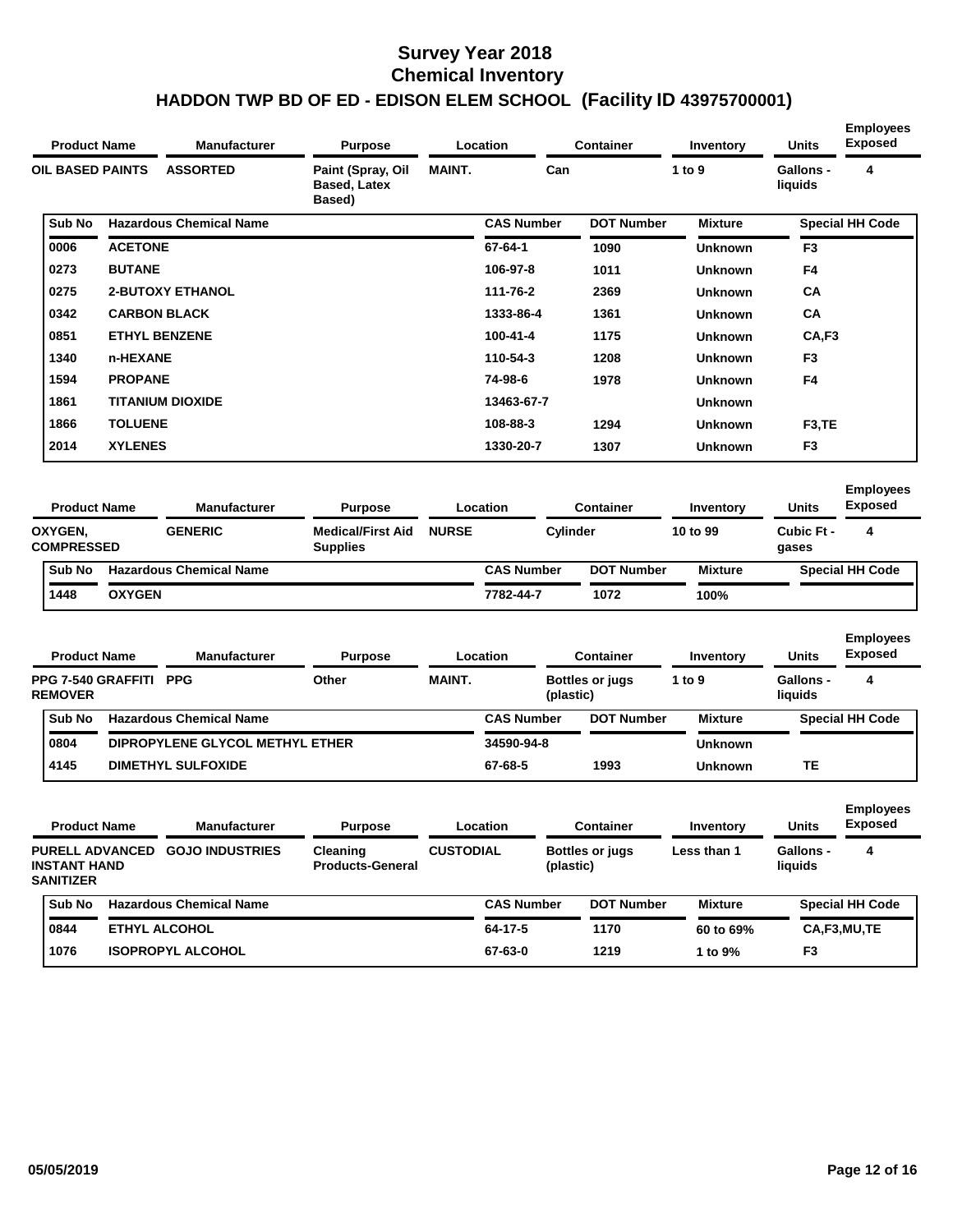| <b>Product Name</b>                                                    |                                | <b>Manufacturer</b>            | <b>Purpose</b>                      | Location          |                   | <b>Container</b>       | Inventory      | <b>Units</b>                | <b>Employees</b><br><b>Exposed</b> |
|------------------------------------------------------------------------|--------------------------------|--------------------------------|-------------------------------------|-------------------|-------------------|------------------------|----------------|-----------------------------|------------------------------------|
| <b>PURELL ADVANCED</b><br><b>INSTANT HAND</b><br><b>SANITIZER FOAM</b> |                                | GOJO IND.                      | Cleaning<br><b>Products-General</b> | <b>CUSTODIAL</b>  | (plastic)         | Bottles or jugs        | 1 to 9         | <b>Gallons -</b><br>liquids | 4                                  |
| Sub No                                                                 |                                | <b>Hazardous Chemical Name</b> |                                     | <b>CAS Number</b> |                   | <b>DOT Number</b>      | <b>Mixture</b> |                             | <b>Special HH Code</b>             |
| 0844                                                                   |                                | <b>ETHYL ALCOHOL</b>           |                                     | 64-17-5           |                   | 1170                   | 70 to 79%      |                             | CA,F3,MU,TE                        |
| 1076                                                                   |                                | <b>ISOPROPYL ALCOHOL</b>       |                                     | 67-63-0           |                   | 1219                   | 1 to 9%        | F <sub>3</sub>              |                                    |
| <b>Product Name</b>                                                    |                                | <b>Manufacturer</b>            | <b>Purpose</b>                      | Location          |                   | <b>Container</b>       | Inventory      | Units                       | <b>Employees</b><br><b>Exposed</b> |
| <b>PURELL INSTANT</b><br><b>HAND SANITIZER</b><br><b>FOAM</b>          |                                | GOJO IND.                      | Cleaning<br><b>Products-General</b> | <b>CUSTODIAL</b>  | (plastic)         | Bottles or jugs        | 1 to 9         | Gallons -<br>liquids        | 4                                  |
| Sub No                                                                 |                                | <b>Hazardous Chemical Name</b> |                                     |                   | <b>CAS Number</b> | <b>DOT Number</b>      | <b>Mixture</b> |                             | <b>Special HH Code</b>             |
| 0844                                                                   |                                | <b>ETHYL ALCOHOL</b>           |                                     | 64-17-5           |                   | 1170                   | 60 to 69%      |                             | CA,F3,MU,TE                        |
| 1076                                                                   |                                | <b>ISOPROPYL ALCOHOL</b>       |                                     | 67-63-0           |                   | 1219                   | 1 to 9%        | F <sub>3</sub>              |                                    |
| 3319                                                                   | <b>GLYCERIN</b>                |                                |                                     | 56-81-5           |                   |                        | 1 to 9%        |                             |                                    |
| <b>Product Name</b>                                                    |                                | <b>Manufacturer</b>            | <b>Purpose</b>                      | Location          |                   | <b>Container</b>       | Inventory      | Units                       | <b>Employees</b><br><b>Exposed</b> |
| <b>RENOWN ODOR</b><br><b>ABSORBENT</b>                                 |                                | <b>AMSAN</b>                   | <b>Deodorizer</b>                   | <b>CUSTODIAL</b>  | Can               |                        | 1 to 9         | Pounds -<br>solids          | 4                                  |
| Sub No                                                                 | <b>Hazardous Chemical Name</b> |                                |                                     |                   | <b>CAS Number</b> | <b>DOT Number</b>      | <b>Mixture</b> |                             | <b>Special HH Code</b>             |
| 1076                                                                   |                                | <b>ISOPROPYL ALCOHOL</b>       |                                     | 67-63-0           |                   | 1219                   | <b>Unknown</b> | F <sub>3</sub>              |                                    |
| <b>Product Name</b>                                                    |                                | <b>Manufacturer</b>            | <b>Purpose</b>                      | Location          |                   | <b>Container</b>       | Inventory      | Units                       | <b>Employees</b><br><b>Exposed</b> |
| <b>RINGO TOILET</b><br><b>BOWL CLEANER</b>                             |                                | <b>MANTEK</b>                  | Cleaning<br><b>Products-General</b> | <b>CUSTODIAL</b>  | (plastic)         | Bottles or jugs        | Less than 1    | <b>Gallons -</b><br>liquids | 4                                  |
| Sub No                                                                 |                                | <b>Hazardous Chemical Name</b> |                                     |                   | <b>CAS Number</b> | <b>DOT Number</b>      | <b>Mixture</b> |                             | <b>Special HH Code</b>             |
| 1012                                                                   |                                | <b>HYDROGEN CHLORIDE</b>       |                                     | 7647-01-0         |                   | 1050                   | <b>Unknown</b> | CO                          |                                    |
| <b>Product Name</b>                                                    |                                | <b>Manufacturer</b>            | <b>Purpose</b>                      | Location          |                   | <b>Container</b>       | Inventory      | Units                       | <b>Employees</b><br><b>Exposed</b> |
| <b>SANI BRITE BOWL</b><br><b>CLEANER</b>                               |                                | <b>SPRUCE INDUSTRIES</b>       | Cleaning<br><b>Products-General</b> | <b>CUSTODIAL</b>  | (plastic)         | <b>Bottles or jugs</b> | Less than 1    | Gallons -<br>liquids        | 4                                  |
| Sub No                                                                 |                                | <b>Hazardous Chemical Name</b> |                                     |                   | <b>CAS Number</b> | <b>DOT Number</b>      | <b>Mixture</b> |                             | <b>Special HH Code</b>             |
| 1012                                                                   |                                | <b>HYDROGEN CHLORIDE</b>       |                                     | 7647-01-0         |                   | 1050                   | <b>Unknown</b> | CO                          |                                    |
| <b>Product Name</b>                                                    |                                | <b>Manufacturer</b>            | <b>Purpose</b>                      | Location          |                   | <b>Container</b>       | Inventory      | <b>Units</b>                | <b>Employees</b><br><b>Exposed</b> |
| <b>SANI CLOTH PLUS</b>                                                 |                                | PDI                            | Medical<br><b>Disinfectant</b>      | <b>NURSE</b>      | (plastic)         | Bottles or jugs        | 1 to 9         | Pounds -<br>solids          | 4                                  |
| Sub No                                                                 |                                | <b>Hazardous Chemical Name</b> |                                     |                   | <b>CAS Number</b> | <b>DOT Number</b>      | <b>Mixture</b> |                             | <b>Special HH Code</b>             |
| 1076                                                                   |                                | <b>ISOPROPYL ALCOHOL</b>       |                                     | 67-63-0           |                   | 1219                   | 10 to 24%      | F <sub>3</sub>              |                                    |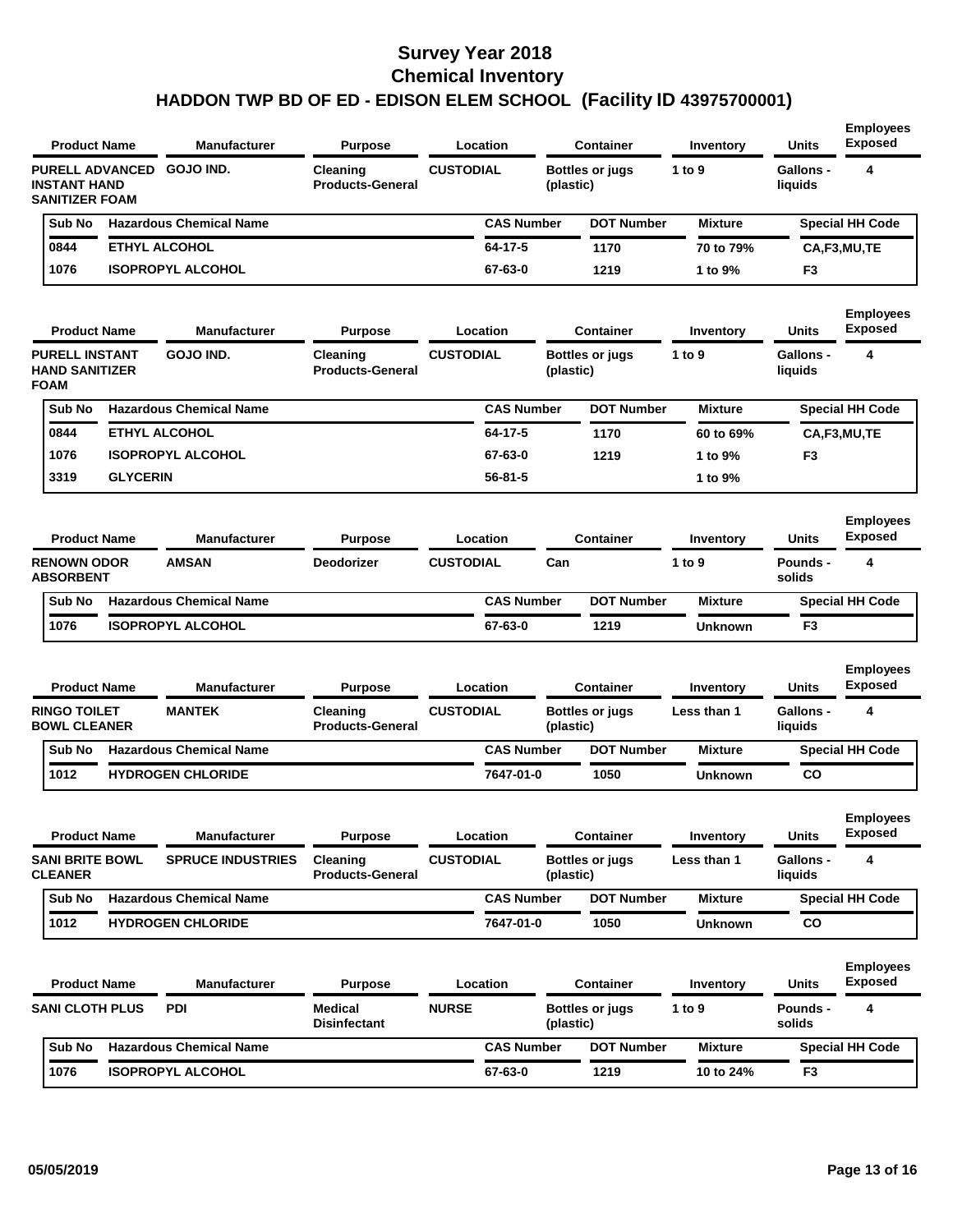| <b>Product Name</b>                        |                  | <b>Manufacturer</b>            | <b>Purpose</b>                        |                  | Location          |           | <b>Container</b>       | Inventory        | Units                       | <b>Employees</b><br><b>Exposed</b> |
|--------------------------------------------|------------------|--------------------------------|---------------------------------------|------------------|-------------------|-----------|------------------------|------------------|-----------------------------|------------------------------------|
| <b>SANI HANDS FOR</b><br><b>KIDS</b>       |                  | <b>PDI</b>                     | <b>Medical</b><br><b>Disinfectant</b> | <b>NURSE</b>     |                   | (plastic) | <b>Bottles or jugs</b> | 1 to 9           | Pounds -<br>solids          | 4                                  |
| Sub No                                     |                  | <b>Hazardous Chemical Name</b> |                                       |                  | <b>CAS Number</b> |           | <b>DOT Number</b>      | <b>Mixture</b>   |                             | <b>Special HH Code</b>             |
| 0844                                       |                  | <b>ETHYL ALCOHOL</b>           |                                       |                  | 64-17-5           |           | 1170                   | 80 to 89%        |                             | CA,F3,MU,TE                        |
| <b>Product Name</b>                        |                  | <b>Manufacturer</b>            | <b>Purpose</b>                        |                  | Location          |           | <b>Container</b>       | Inventory        | Units                       | <b>Employees</b><br><b>Exposed</b> |
| <b>SANI-SHIELD</b>                         |                  | <b>UNELKO CORP.</b>            | Cleaning<br><b>Products-General</b>   | <b>CUSTODIAL</b> |                   | (plastic) | <b>Bottles or jugs</b> | 1 to 9           | Gallons -<br>liquids        | 4                                  |
| Sub No                                     |                  | <b>Hazardous Chemical Name</b> |                                       |                  | <b>CAS Number</b> |           | <b>DOT Number</b>      | <b>Mixture</b>   |                             | <b>Special HH Code</b>             |
| 1015                                       |                  | <b>HYDROGEN PEROXIDE</b>       |                                       |                  | 7722-84-1         |           | 2015                   | 1 to 9%          | CO, MU, R3                  |                                    |
| 3595                                       |                  | <b>PROPYLENE GLYCOL</b>        |                                       |                  | $57 - 55 - 6$     |           |                        | 1 to 9%          |                             |                                    |
| <b>Product Name</b>                        |                  | <b>Manufacturer</b>            | <b>Purpose</b>                        |                  | Location          |           | <b>Container</b>       | Inventory        | Units                       | <b>Employees</b><br><b>Exposed</b> |
| <b>SHINELINE</b><br><b>EMULSIFIER PLUS</b> |                  | <b>SPARTAN</b>                 | Cleaning<br><b>Products-General</b>   | <b>CUSTODIAL</b> |                   | (plastic) | <b>Bottles or jugs</b> | 10 to 99         | <b>Gallons -</b><br>liquids | 4                                  |
| Sub No                                     |                  | <b>Hazardous Chemical Name</b> |                                       |                  | <b>CAS Number</b> |           | <b>DOT Number</b>      | <b>Mixture</b>   |                             | <b>Special HH Code</b>             |
| 0275                                       |                  | <b>2-BUTOXY ETHANOL</b>        |                                       |                  | 111-76-2          |           | 2369                   | 25 to 49%        | CА                          |                                    |
| 0835                                       |                  | <b>ETHANOLAMINE</b>            |                                       |                  | 141-43-5          |           | 2491                   | 10 to 24%        | CO                          |                                    |
| 1706                                       |                  | <b>SODIUM HYDROXIDE</b>        |                                       |                  | 1310-73-2         |           | 1823                   | 1 to 9%          | CO                          |                                    |
| <b>Product Name</b>                        |                  | <b>Manufacturer</b>            | <b>Purpose</b>                        |                  | Location          |           | <b>Container</b>       | Inventory        | Units                       | <b>Employees</b><br><b>Exposed</b> |
| <b>SOPHISTICATED</b><br><b>FINISHES</b>    |                  | <b>MODERN OPTIONS</b>          | <b>Art Products</b>                   | <b>ART</b>       |                   | (plastic) | <b>Bottles or jugs</b> | Less than 1      | <b>Gallons -</b><br>liquids | 4                                  |
| Sub No                                     |                  | <b>Hazardous Chemical Name</b> |                                       |                  | <b>CAS Number</b> |           | <b>DOT Number</b>      | <b>Mixture</b>   |                             | <b>Special HH Code</b>             |
| 0093                                       |                  | <b>AMMONIUM CHLORIDE</b>       |                                       |                  | 12125-02-9        |           | 3077                   | 1 to 9%          |                             |                                    |
| 0528                                       | <b>COPPER</b>    |                                |                                       |                  | 7440-50-8         |           | 3077                   | 1 to 9%          |                             |                                    |
| 1322                                       |                  | <b>NAPHTHALENE</b>             |                                       |                  | $91 - 20 - 3$     |           | 1334                   | $0.1$ to $0.9\%$ | CА                          |                                    |
| <b>Product Name</b>                        |                  | <b>Manufacturer</b>            | <b>Purpose</b>                        |                  | Location          |           | <b>Container</b>       | Inventory        | Units                       | <b>Employees</b><br><b>Exposed</b> |
| <b>SPRAYPAK AIR</b><br><b>FRESHENER</b>    |                  | <b>CHASE PRODUCTS</b>          | Cleaning<br><b>Products-General</b>   | <b>CUSTODIAL</b> |                   | Can       |                        | 10 to 99         | Pounds -<br>solids          | 4                                  |
| Sub No                                     |                  | <b>Hazardous Chemical Name</b> |                                       |                  | <b>CAS Number</b> |           | <b>DOT Number</b>      | <b>Mixture</b>   |                             | <b>Special HH Code</b>             |
| 1040                                       | <b>ISOBUTANE</b> |                                |                                       |                  | 75-28-5           |           | 1969                   | <b>Unknown</b>   | F4                          |                                    |
| 1594                                       | <b>PROPANE</b>   |                                |                                       |                  | 74-98-6           |           | 1978                   | <b>Unknown</b>   | F4                          |                                    |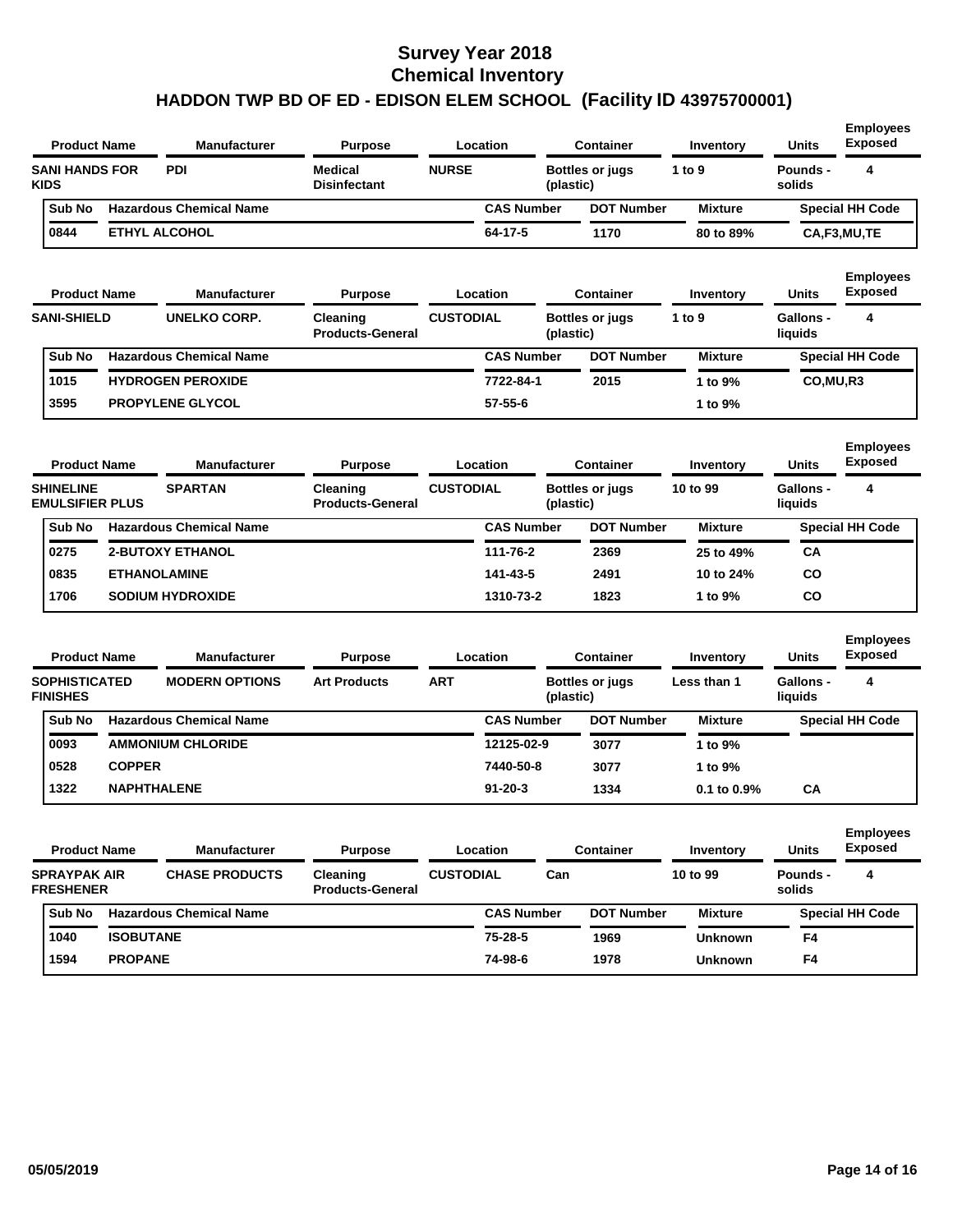| <b>Product Name</b>                             |                  | <b>Manufacturer</b>            | <b>Purpose</b>                      | Location       |                   | <b>Container</b>  | Inventory      | <b>Units</b>       | <b>Employees</b><br><b>Exposed</b> |
|-------------------------------------------------|------------------|--------------------------------|-------------------------------------|----------------|-------------------|-------------------|----------------|--------------------|------------------------------------|
| <b>STAINLESS STEEL</b><br><b>CLEANER POLISH</b> |                  | <b>SPARTAN</b>                 | Cleaning<br><b>Products-General</b> | <b>KITCHEN</b> | Can               |                   | 1 to 9         | Pounds -<br>solids | 4                                  |
| Sub No                                          |                  | <b>Hazardous Chemical Name</b> |                                     |                | <b>CAS Number</b> | <b>DOT Number</b> | <b>Mixture</b> |                    | <b>Special HH Code</b>             |
| 1040                                            | <b>ISOBUTANE</b> |                                |                                     |                | $75 - 28 - 5$     | 1969              | 1 to $9\%$     | F4                 |                                    |
| 1076                                            |                  | <b>ISOPROPYL ALCOHOL</b>       |                                     |                | 67-63-0           | 1219              | 1 to 9%        | F <sub>3</sub>     |                                    |
| 1594                                            | <b>PROPANE</b>   |                                |                                     |                | 74-98-6           | 1978              | 10 to 24%      | F4                 |                                    |
| 1736                                            |                  | <b>STODDARD SOLVENT</b>        |                                     |                | 8052-41-3         | 1268              | 10 to 24%      |                    |                                    |

| <b>Product Name</b><br><b>SUPER SORB</b> |               | <b>Manufacturer</b>            | <b>Purpose</b>                      | Location         |                   |     | Container         | Inventory      | <b>Units</b>       | <b>Employees</b><br><b>Exposed</b> |
|------------------------------------------|---------------|--------------------------------|-------------------------------------|------------------|-------------------|-----|-------------------|----------------|--------------------|------------------------------------|
|                                          |               | <b>FRESH PRODUCTS</b>          | Cleaning<br><b>Products-General</b> | <b>CUSTODIAL</b> |                   | Can |                   | 1 to 9         | Pounds -<br>solids |                                    |
|                                          | <b>Sub No</b> | <b>Hazardous Chemical Name</b> |                                     |                  | <b>CAS Number</b> |     | <b>DOT Number</b> | <b>Mixture</b> |                    | <b>Special HH Code</b>             |
|                                          | 1076          | <b>ISOPROPYL ALCOHOL</b>       |                                     |                  | 67-63-0           |     | 1219              | <b>Unknown</b> | F <sub>3</sub>     |                                    |

| <b>Product Name</b><br><b>Manufacturer</b> |                                       |  |                                | <b>Purpose</b>                      |                  | Location          |           | Container              | Inventory      | <b>Units</b>                | <b>Employees</b><br><b>Exposed</b> |
|--------------------------------------------|---------------------------------------|--|--------------------------------|-------------------------------------|------------------|-------------------|-----------|------------------------|----------------|-----------------------------|------------------------------------|
|                                            | <b>TILEX MILDEW</b><br><b>REMOVER</b> |  | <b>CLOROX CO.</b>              | Cleaning<br><b>Products-General</b> | <b>CUSTODIAL</b> |                   | (plastic) | <b>Bottles or jugs</b> | Less than 1    | <b>Gallons -</b><br>liquids | 4                                  |
|                                            | Sub No                                |  | <b>Hazardous Chemical Name</b> |                                     |                  | <b>CAS Number</b> |           | <b>DOT Number</b>      | <b>Mixture</b> |                             | <b>Special HH Code</b>             |
|                                            | 1706                                  |  | <b>SODIUM HYDROXIDE</b>        |                                     |                  | 1310-73-2         |           | 1823                   | 1 to 9%        | CO                          |                                    |
|                                            | 1707                                  |  | <b>SODIUM HYPOCHLORITE</b>     |                                     |                  | 7681-52-9         |           | 1791                   | 1 to 9%        | CO                          |                                    |

| <b>Product Name</b> |                                                        |                | <b>Manufacturer</b>            | <b>Purpose</b>   |            | Location          | Container         | Inventory      | <b>Units</b>       | <b>Employees</b><br>Exposed<br>4<br><b>Special HH Code</b> |
|---------------------|--------------------------------------------------------|----------------|--------------------------------|------------------|------------|-------------------|-------------------|----------------|--------------------|------------------------------------------------------------|
|                     | <b>TRUE FLOW</b><br><b>WORKABLE</b><br><b>FIXATIVE</b> |                | <b>RAABE CO.</b>               | <b>Adhesives</b> | <b>ART</b> | Can               |                   | Less than 1    | Pounds -<br>solids |                                                            |
|                     | Sub No                                                 |                | <b>Hazardous Chemical Name</b> |                  |            | <b>CAS Number</b> | <b>DOT Number</b> | <b>Mixture</b> |                    |                                                            |
|                     | 0006                                                   | <b>ACETONE</b> |                                |                  |            | 67-64-1           | 1090              | 50 to 59%      | F <sub>3</sub>     |                                                            |
|                     | 0273                                                   | <b>BUTANE</b>  |                                |                  |            | 106-97-8          | 1011              | 10 to 24%      | F4                 |                                                            |
|                     | 1594                                                   | <b>PROPANE</b> |                                |                  |            | 74-98-6           | 1978              | 10 to 24%      | F4                 |                                                            |
|                     | 2896                                                   |                | <b>BUTYL BENZYL PHTHALATE</b>  |                  |            | 85-68-7           | 3082              | 1 to 9%        | CA                 |                                                            |